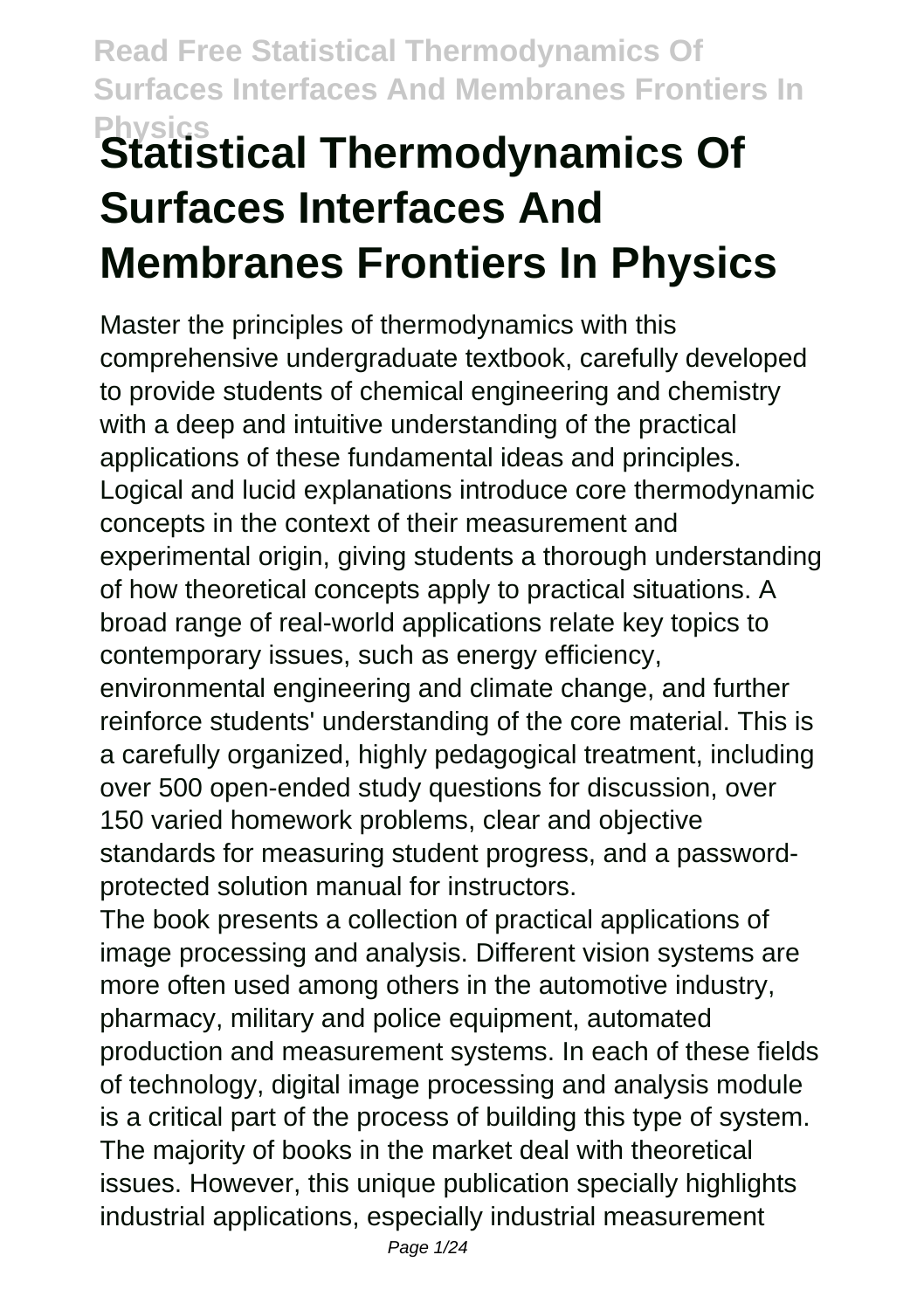**Physics** applications. Along with its wide spectrum of image processing and analysis applications, this book is an interesting reference for both students and professionals. Contents:Theoretical Introduction to Image Reconstruction and Processing:Data Set Preparation for k-NN Classifier Using the Measure of Representativeness (Marcin Raniszewski)Segmentation Methods in the Selected Industrial Computer Vision Application (Anna Fabijanska and Dominik Sankowski)Line Fractional-Order Difference/Sum, Its Properties and an Application in Image Processing (Piotr Ostalczyk)Computer Vision in Robotics:Management Software for Distributed Mobile Robot System (Maciej ?aski, Sylwester B?aszczyk, Piotr Duch, Rafa? Jachowicz, Adam Wulkiewicz, Dominik Sankowski and Piotr Ostalczyk)Advanced Vision Systems in Detection and Analysis of Characteristic Features of Objects (Adam Wulkiewicz, Rafa? Jachowicz, Sylwester B?aszczyk, Piotr Duch, Maciej ?aski, Dominik Sankowski and Piotr Ostalczyk)Pattern Recognition Algorithms for the Navigation of Mobile Platform (Rafa? Jachowicz, Sylwester B?aszczyk, Piotr Duch, Maciej ?aski, Adam Wulkiewicz, Dominik Sankowski and Piotr Ostalczyk)Partial Fractional-Order Difference in the Edge Detection (Piotr Duch, Rafa? Jachowicz, Sylwester B?aszczyk, Maciej ?aski, Adam Wulkiewicz, Piotr Ostalczyk and Dominik Sankowski)Application of Fractional-Order Derivative for Edge Detection in Mobile Robot System (Sylwester B?aszczyk, Rafa? Jachowicz, Piotr Duch, Maciej ?aski, Adam Wulkiewicz, Piotr Ostalczyk and Dominik Sankowski)Vision Based Human-Machine Interfaces: Visem Recognition (Krzysztof ?lot, Agnieszka Owczarek and Maria Janczyk)Industrial Applications of Computer Vision in Process Tomography, Material Science and Temperature Control:Hybrid Boundary Element Method Applied for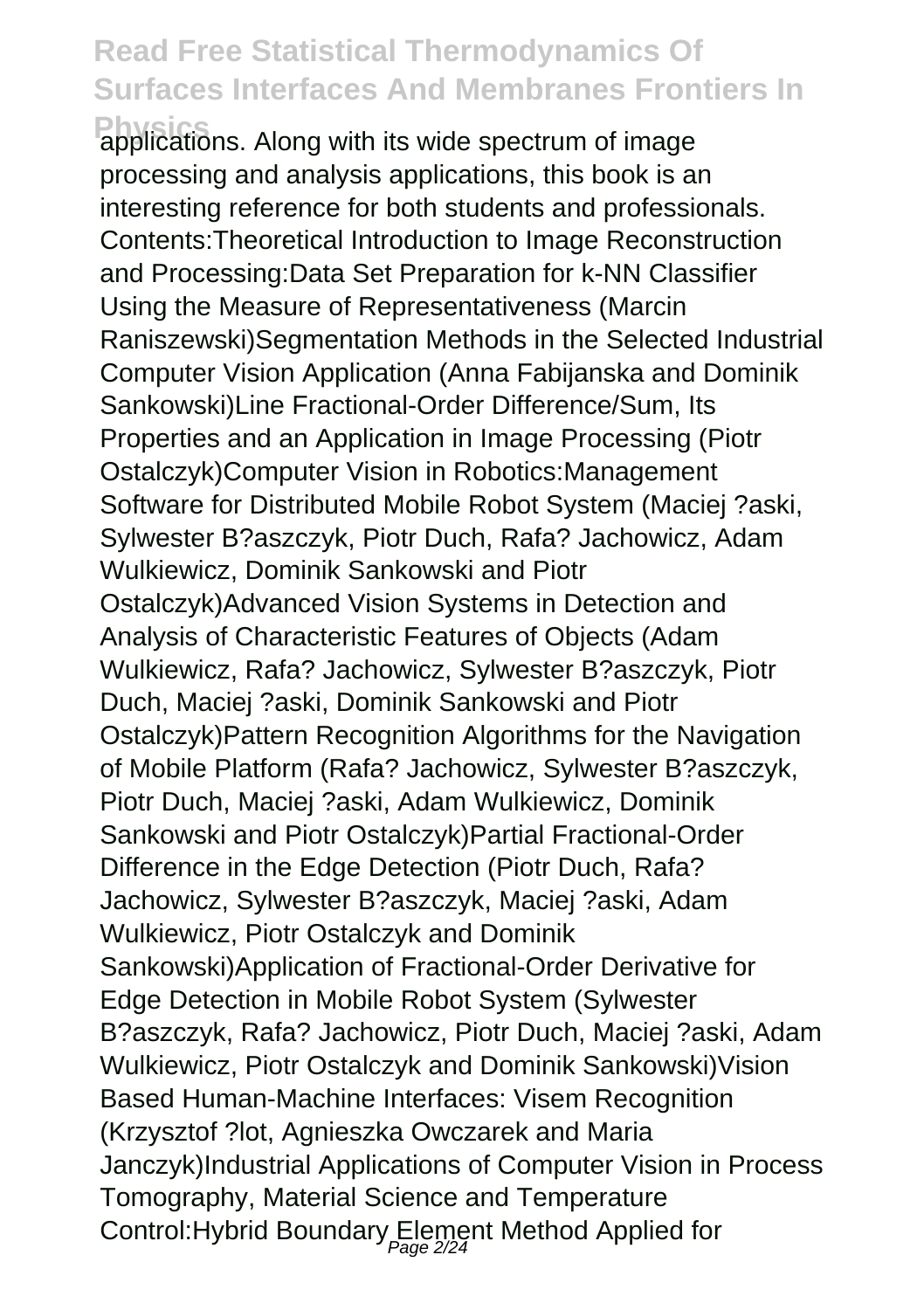**Physics** Diffusion Tomography Problems (Jan Sikora, Maciej Pa?czyk and Pawe? Wieleba)Two-phase Gas-Liquid Flow Structures and Phase Distribution Determination Based on 3D Electrical Capacitance Tomography Visualization (Robert Banasiak, Rados?aw Wajman, Tomasz Jaworski, Pawe? Fiderek, Jacek Nowakowski and Henryk Fidos)Tomographic Visualization of Dynamic Industrial Solid Transporting and Storage Systems (Zbigniew Chaniecki, Krzysztof Grudzie? and Andrzej Romanowski)Tomography Data Processing for Multiphase Industrial Process Monitoring (Krzysztof Grudzie?, Zbigniew Chaniecki, Andrzej Romanowski, Jacek Nowakowski and Dominik Sankowski)Dedicated 3D Image Processing Methods for the Analysis of X-Ray Tomography Data: Case Study of Materials Science (Laurent Babout and Marcin Janaszewski)Selected Algorithms of Quantitative Image Analysis for Measurements of Properties Characterizing Interfacial Interactions at High Temperatures (Krzysztof Strzecha, Anna Fabija?ska, Tomasz Koszmider and Dominik Sankowski)Theoretical Introduction to Image Reconstruction for Capacitance Process Tomography (Rados?aw Wajman, Krzysztof Grudzien, Robert Banasiak, Andrzej Romanowski, Zbigniew Chaniecki and Dominik Sankowski)Infra-Red Thermovision in Surface Temperature Control System (Jacek Kucharski, Tomasz Jaworski, Andrzej Fr?czyk and Piotr Urbanek)Medical and Other Applications of Computer Vision:The Computer Evaluation of Surface Color Changes in Cultivated Plants Influence by Different Environmental Factors (Joanna Sekulska-Nalewajko and Jaros?aw Goc?awski)Various Approaches to Processing and Analysis of Images Obtained from Immunoenzymatic Visualization of Secretory Activity with ELISPOT Method (Wojciech Bieniecki and Szymon Grabowski)Image Processing and Analysis Algorithms for Assessment and Diagnosis of Brain Diseases (Anna Fabijanska and Tomasz W?glinski)Computer Systems Page 3/24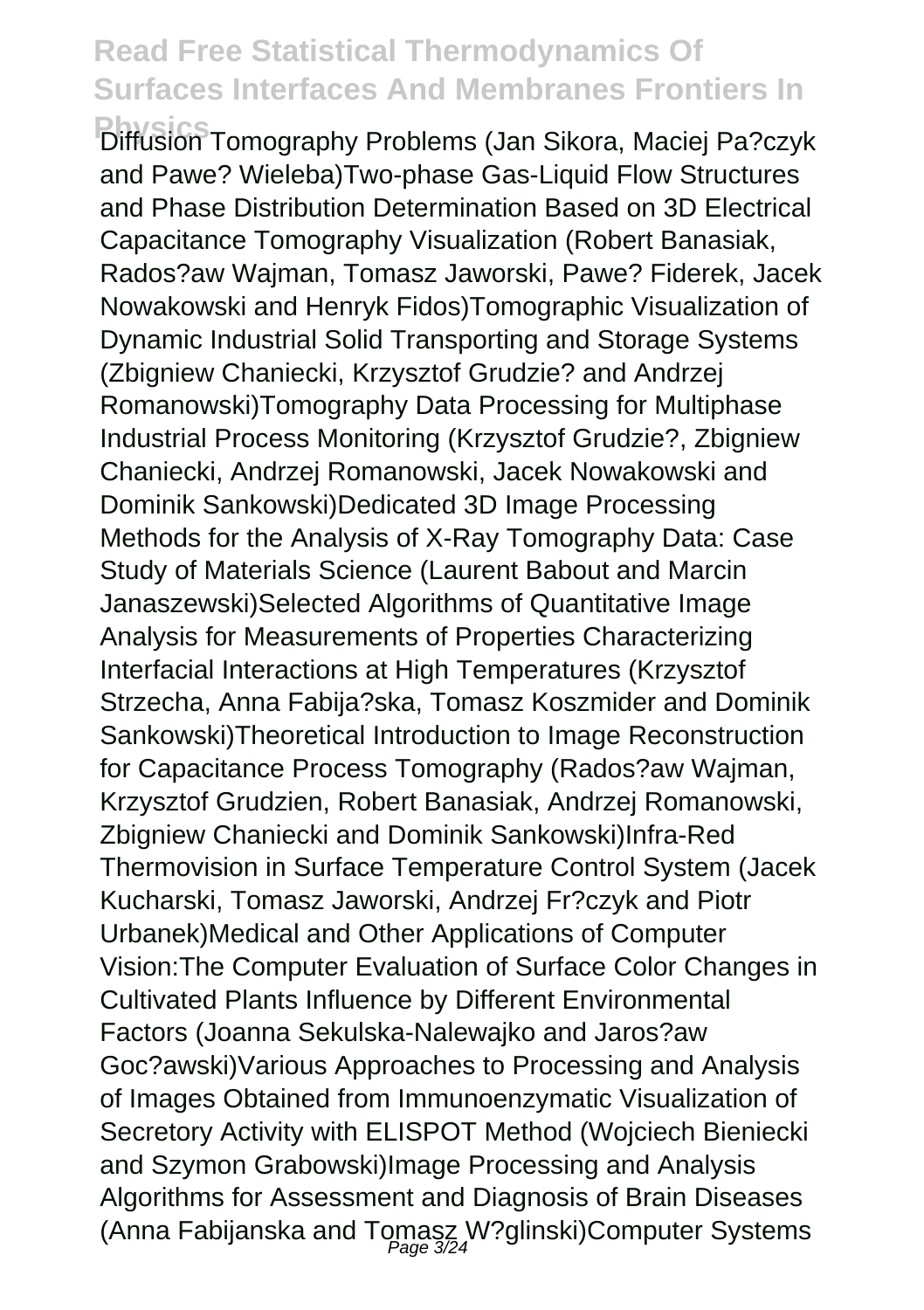**Physics** for Studying Dynamic Properties of Materials at High Temperatures (Marcin B?ka?a, Rafa? Wojciechowski and Dominik Sankowski) Readership: Researchers, professionals and academics in image analysis, machine perception/computer vision, software engineering and fuzzy logic. Keywords:Image Processing;Computer Vision;Robotics;Pattern Recognition;Fuzzy Logic;Process Tomography;Mobile Robots

' This invaluable book explores the delicate interplay between geometry and statistical mechanics in materials such as microemulsions, wetting and growth interfaces, bulk lyotropic liquid crystals, chalcogenide glasses and sheet polymers, using tools from the fields of polymer physics, differential geometry, field theory and critical phenomena. Several chapters have been updated relative to the classic 1989 edition. Moreover, there are now three entirely new chapters — on effects of anisotropy and heterogeneity, on fixed connectivity membranes and on triangulated surface models of fluctuating membranes. Contents: The Statistical Mechanics of Membranes and Interfaces (D R Nelson)Interfaces: Fluctuations, Interactions and Related Transitions (M E Fisher)Equilibrium Statistical Mechanics of Fluctuating Films and Membranes (S Leibler)The Physics of Microemulsions and Amphiphilic Monolayers (D Andelman)Properties of Tethered Surfaces (Y Kantor)Theory of the Crumpling Transition (D R Nelson)Geometry and Field Theory of Random Surfaces and Membranes (F David)Statistical Mechanics of Self-Avoiding Crumpled Manifolds (B Duplantier)Anisotropic and Heterogeneous Polymerized Membranes (L Radzihovsky)Fixed-Connectivity Membranes (M J Bowick)Triangulated-Surface Models of Fluctuating Membranes (G Gompper & D M Kroll) Readership: Condensed matter physicists, biophysicists, polymer scientists and statistical mechanicians.<br>
<sub>Page 4/24</sub>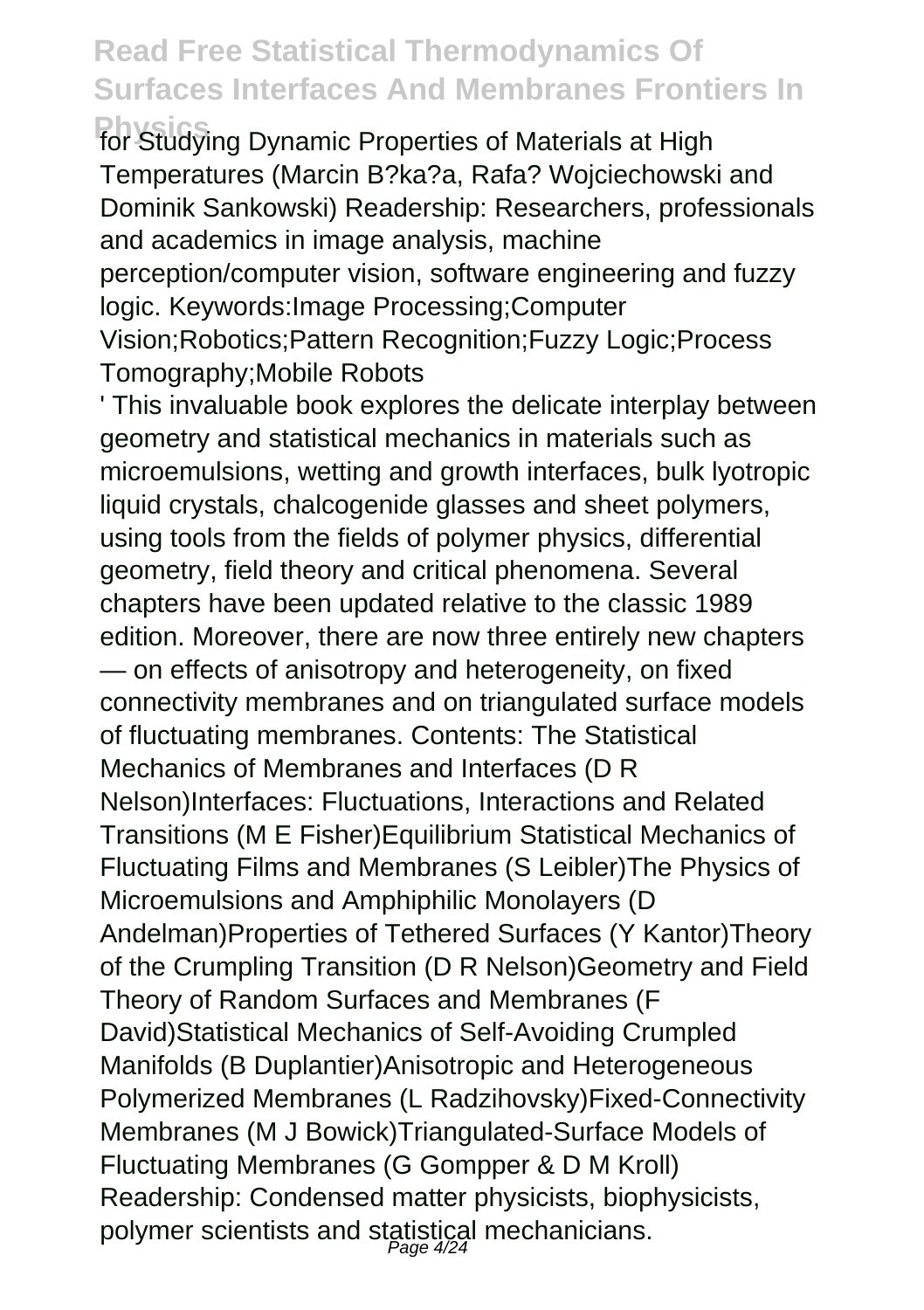**Physics** Keywords:Reviews:"The additional chapters added for the second edition highlight some of the new results (consequences of anisotropy), and place the older contributions in better perspective (renormalizability, connections to triangulated surfaces). The revised edition will serve as an even better introduction to this interesting topic at the intersection of geometry, field theory, and polymer physics."Mehran Kardar Professor of Physics MIT "This is the book I used to get introduced into the field of the statistical mechanics of membranes and surfaces. I still use it and recommend it to my students and to anyone who is interested in this very exciting field. The different chapters describe detailed and clear mathematical developments, experimental presentations and high quality numerical work presented with superb clarity. This book, with its newest updated second edition, will remain as a reference textbook for many years to come."Alex Travesset Iowa State University and Ames Laboratory "The first edition set the field of geometry and statistical mechanics in motion. This update, with added material, will be as important to researchers in this now burgeoning field as the original edition. The collection strikes an excellent balance between pedagogical review and current results and developments. This book should be on every theorist's shelf."Professor Randall D Kamien University of Pennsylvania '

This invaluable book explores the delicate interplay between geometry and statistical mechanics in materials such as microemulsions, wetting and growth interfaces, bulk lyotropic liquid crystals, chalcogenide glasses and sheet polymers, using tools from the fields of polymer physics, differential geometry, field theory and critical phenomena. Several chapters have been updated relative to the classic 1989 edition. Morever, there are now three entirely new chapters - on effects of anisotropy and heterogeneity, on fixed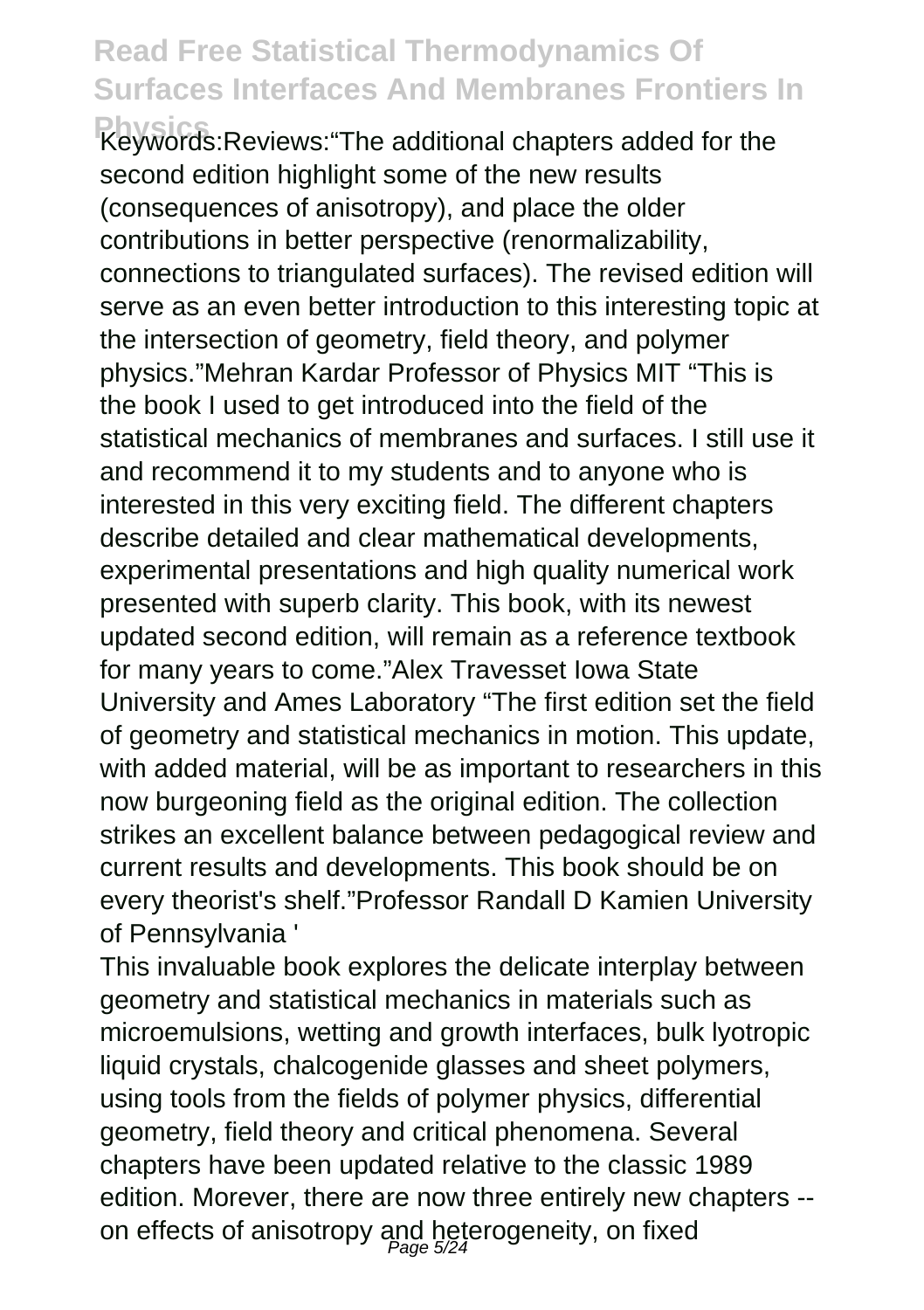**Physics** connectivity membranes and on triangulated surface models of fluctuating membranes.

The availability of synchrotron x-ray sources and the subsequent developments described in this book have led to substantial progress in our understanding of molecular ordering at liquid interfaces. This practical guide enables graduate students and researchers working in physics, chemistry, biology and materials science to understand and carry out experimental investigations into the basic physical and chemical properties of liquid surfaces and interfaces. The book examines the surfaces of bulk liquids, thin wetting films and buried liquid-liquid interfaces. It discusses experiments on simple and complex fluids, including pure water and organic liquids, liquid crystals, liquid metals, electrified liquidliquid interfaces and interfacial monolayers of amphiphiles, nanoparticles, polymers and biomolecules. A detailed description of the apparatus and techniques required for these experiments is provided, and theoretical approaches to data analysis are described, including approximate methods such as the Master formula, the Born approximation, Parratt's algorithm and the Distorted Wave Approximation. "Thermodynamics of Materials" introduces the basic underlying principles of thermodynamics as well as their applicability to the behavior of all classes of materials, while providing an integrated approach from macro- (or classical) thermodynamics to meso- and nanothermodynamics, and microscopic (or statistical) thermodynamics. The book is intended for scientists, engineers and graduate students in all fields involving materials science-related disciplines. Both Dr. Qing Jiang and Dr. Zi Wen are professors at Jilin University. Statistical mechanics is a branch of theoretical physics and chemistry that studies, using probability theory, the average

behavior of a mechanical system where the state of the system is uncertain. A common use of statistical mechanics is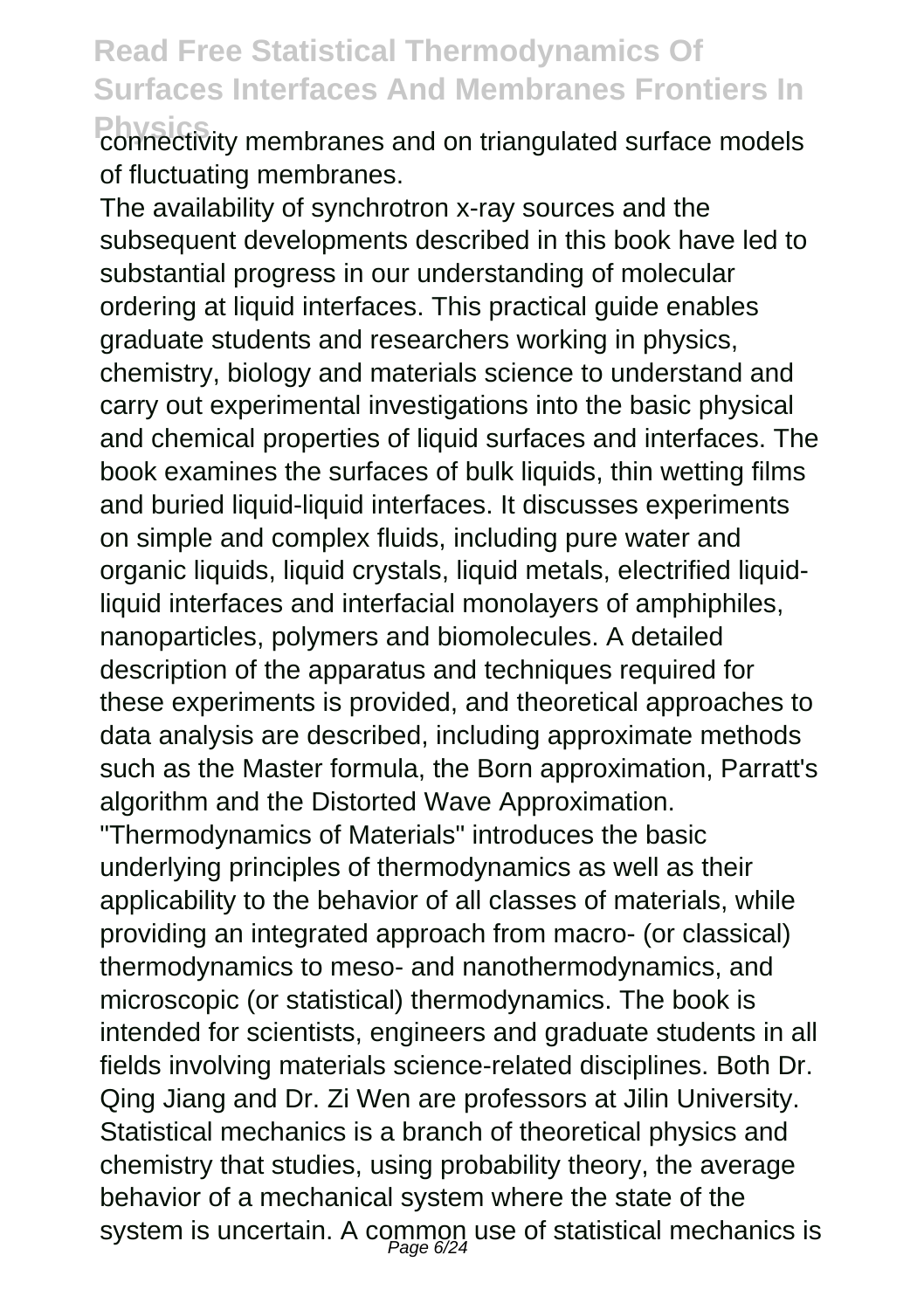**Physics** in explaining the thermodynamic behavior of large systems. Microscopic mechanical laws do not contain concepts such as temperature, heat, or entropy, however, statistical mechanics shows how these concepts arise from the natural uncertainty that arises about the state of a system when that system is prepared in practice. The benefit of using statistical mechanics is that it provides exact methods to connect thermodynamic quantities to microscopic behavior, whereas in classical thermodynamics the only available option would be to just measure and tabulate such quantities for various materials. This book contains ten chaters. First chapter presents Maxwellian view of thermodynamics and statistical mechanics. In second chapter, we discuss the important relations between thermodynamics and statistical mechanics in extensive and nonextensive systems through two different approaches and revealed the inherent correlations between thermodynamics and statistical physics. In third chapter, we review the continuum, statistical thermodynamics of surfaces and interfaces in soft matter where both the energy and entropy of the surface are comparable. The problem of correlation between the temperature of the target surface and the mass-spectrometer signal in LV-MS has been theoretically analyzed in fourth chapter. The objective of fifth chapter is to make a connection between macro-parameters and meso-cracks using the models of statistical mechanics and thermodynamics. The goal of sixth chapter is to propose a self-consistent stochastic thermodynamics, non-equilibrium thermodynamics are respected in the appropriate limit. Seventh chapter focuses on sate-of-the-art first-principlesbased theoretical methodology and concepts which are valuable for obtaining a greater understanding and prediction of surface processes and phase transitions at the atomic level. Eighth chapter describes statistical mechanical proof of the second law of thermodynamics based on volume entropy.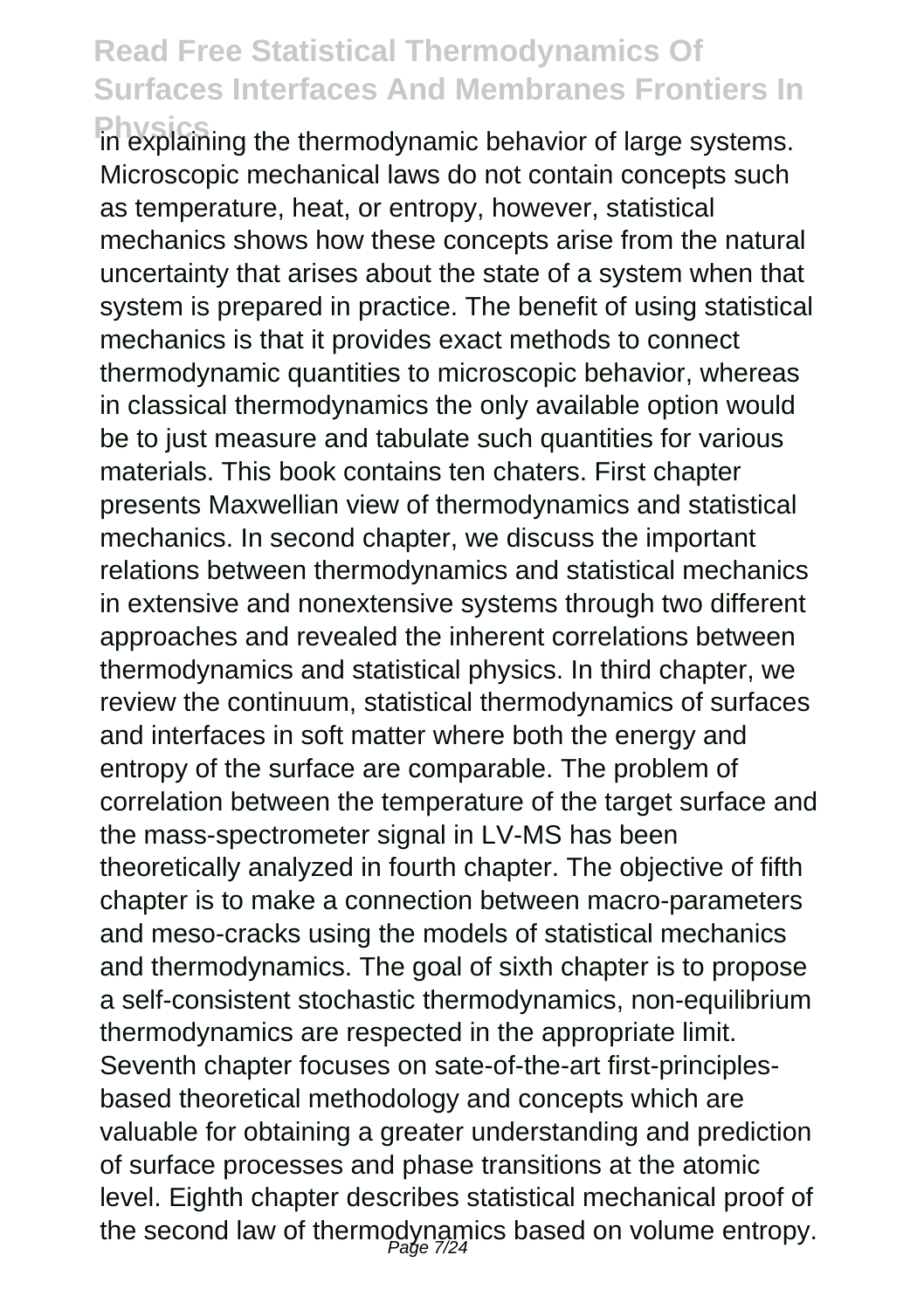**Physics** The aim of the ninth chapter is to show a new approach to modeling SMAs based on the block-spin-appraoch and renormalization in statistical mechanics. Nonequilibrium statistical mechanics of systems with long-range interactions have been described in last chapter.

The COSMO-RS technique is a novel method for predicting the thermodynamic properties of pure and mixed fluids which are important in many areas, ranging from chemical engineering to drug design. COSMO-RS, From Quantum Chemistry to Fluid Phase Thermodynamics and Drug Design is about this novel technology, which has recently proven to be the most reliable and efficient tool for the prediction of vapour-liquid equilibria. In contrast to group contribution methods, which depend on an extremely large number of experimental data, COSMO-RS calculates the thermodynamic data from molecular surface polarity distributions, resulting from quantum chemical calculations of the individual compounds in the mixture. In this book, the author cleverly combines a vivid overview of the partly demanding theoretical steps with a deeper analysis of their scientific background and justification. Aimed at theoretical chemists, computational chemists, physical chemists, chemical engineers, thermodynamicists as well as students,academic and industrial experts, COSMO-RS, From Quantum Chemistry to Fluid Phase Thermodynamics and Drug Design provides a novel viewpoint to anyone looking to gain more insight into the theory and potential of the unique method, COSMO-RS. The only book currently available on COSMO-RS technique Provides a novel viewpoint for the scientific understanding and for the practical quantitative treatment of fluid phase thermodynamics Includes illustrative examples of the COSMOtherm program The fact that the surfaces of real solids are geometrically

distorted and chemically non-uniform has long been realized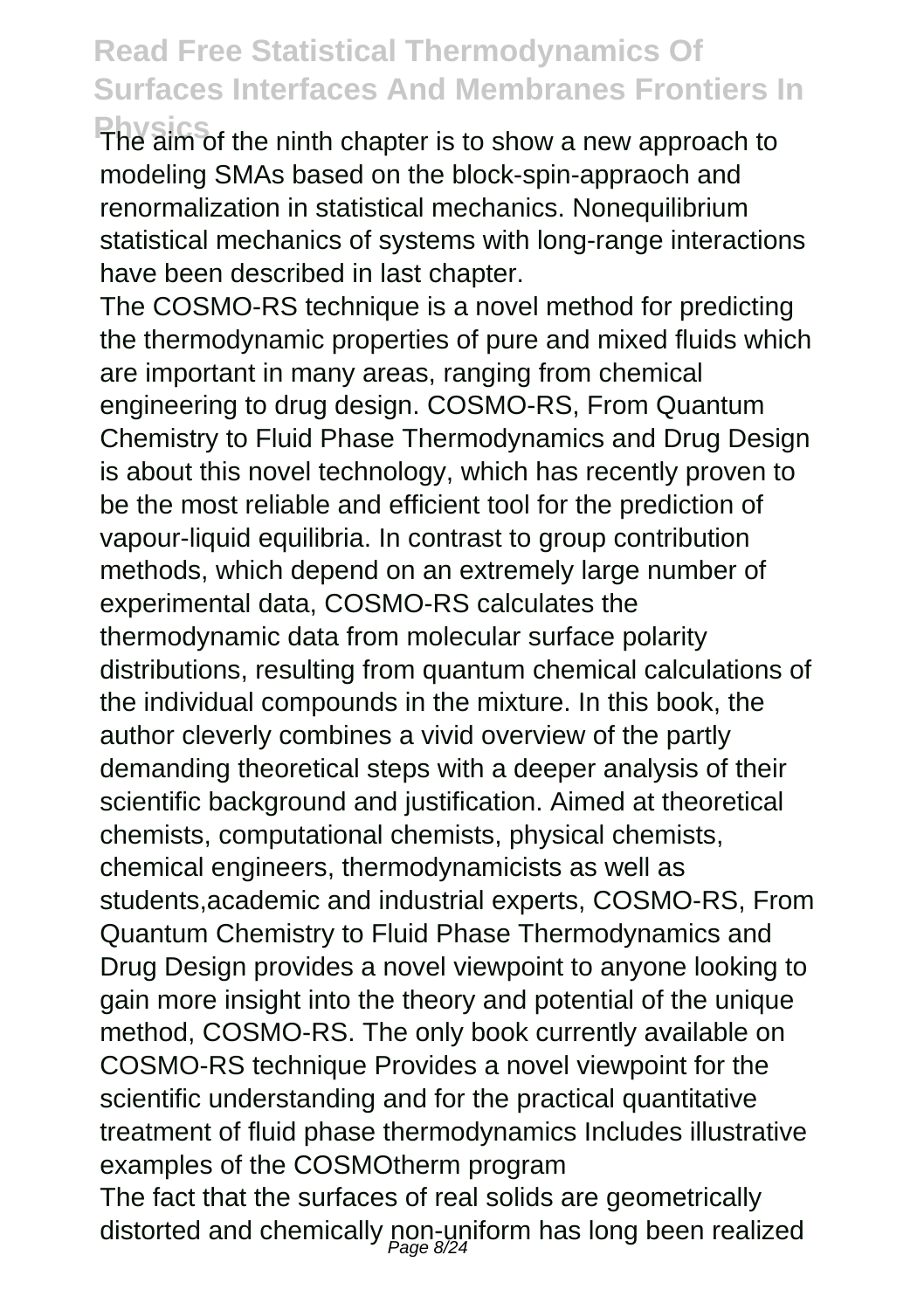**Physics** by the scientists investigating various phenomena occurring on solid surfaces. Even in the case when diffraction experiments show a well-organized bulk solid structure, the surface atoms or molecules will usually exhibit a much smaller degree of surface organization. In addition to the results obtained from electron diffraction, this can be seen in the impressive images obtained from STM and AFM microscopies. This geometric and chemical disorder is the source of the energetic heterogeneity for molecules adsorbing on real solid surfaces. Hundreds of papers have been published showing that this heterogeneity is a major factor in determining the behaviour of real adsorption systems. Studies of adsorption on energetically heterogeneous surfaces have proceeded along three somewhat separate paths, with only minor coupling of ideas. One was the study of adsorption equilibria on heterogeneous solid surfaces. The second path was the study of time evolution of adsorption processes such as surface diffusion or adsorption-desorption kinetics on heterogeneous surfaces, and the third was the study of adsorption in porous solids, or more generally, adsorption in systems with limited dimensions. The present monograph is a first attempt to provide a synthesis of the ways that surface geometric and energetic heterogeneities affect both the equilibria and the time evolution of adsorption on real solids. The book contains 17 chapters written by a team of internationally recognized specialists, some of whom have already published books on adsorption.

Published under the auspices of both IUPAC and its affiliated body, the International Association of Chemical Thermodynamics (IACT), this book will serve as a guide to scientists or technicians who use equations of state for fluids. Concentrating on the application of theory, the practical use of each type of equation is discussed and the strengths and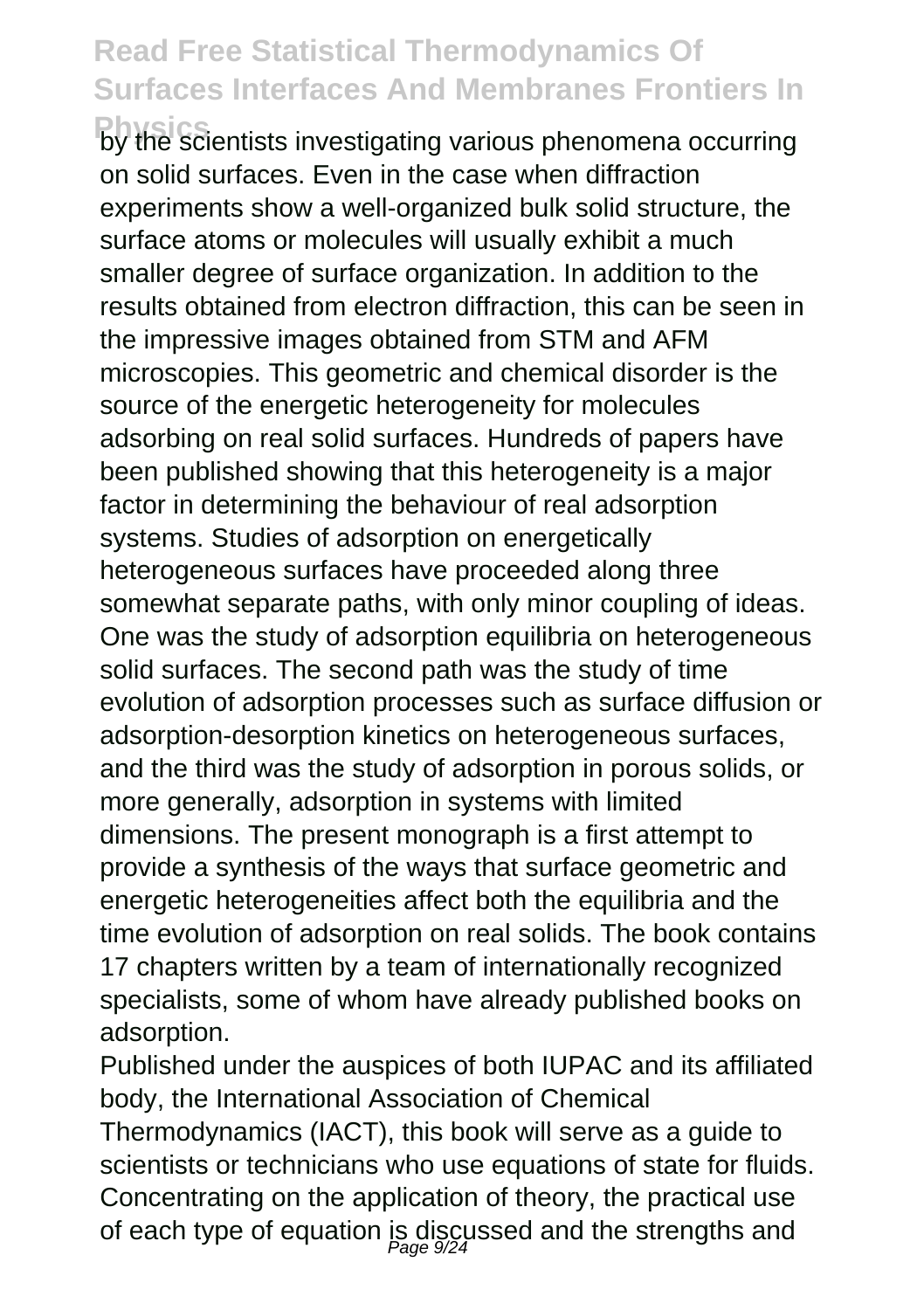**Physics** weaknesses of each are addressed. It includes material on the equations of state for chemically reacting and nonequilibrium fluids which have undergone significant developments and brings up to date the equations of state for fluids and fluid mixtures. Applied Thermodynamics of Fluids addresses the needs of practitioners within academia, government and industry by assembling an international team of distinguished experts to provide each chapter. The topics presented in the book are important to the energy business, particularly the hydrocarbon economy and the development of new power sources and are also significant for the application of liquid crystals and ionic liquids to commercial products. This reference will be useful for post graduate researchers in the fields of chemical engineering, mechanical engineering, chemistry and physics.

Volume V is the counterpart of Volume IV and treats hydrophilic colloids and related items. Contains edited contributions on steric stabilization, depletion,

polyelectrolytes, proteins at interfaces, association colloids, microemulsions, thin films, foams and emulsions. J. Lyklema is coauthor of two chapters and general editor. Other authors include: G.J. Fleer, F.A.M. Leermakers, M.A. Cohen Stuart, W. Norde, J.A.G. Buijs, J.C. Eriksson, T.Sottmann, R. Strey, D. Platikanov, D. Ekserova, V.Bergeron and P.Walstra. \* This volume completes the prestigious series Fundamentals of Interface and Colloid Science \* Together with Volume IV this book provides a comprehensive introduction to colloid science. \* Explains and elaborates phenomena starting from basic principles and progresses to more advanced topics A collection of papers from the International Symposium on Complex and Supermolecular Fluids presents tutorials and minireviews focusing on the physical properties of complex fluids using the concepts and techniques of condensed matter physics. Stresses the unifying principles, rather than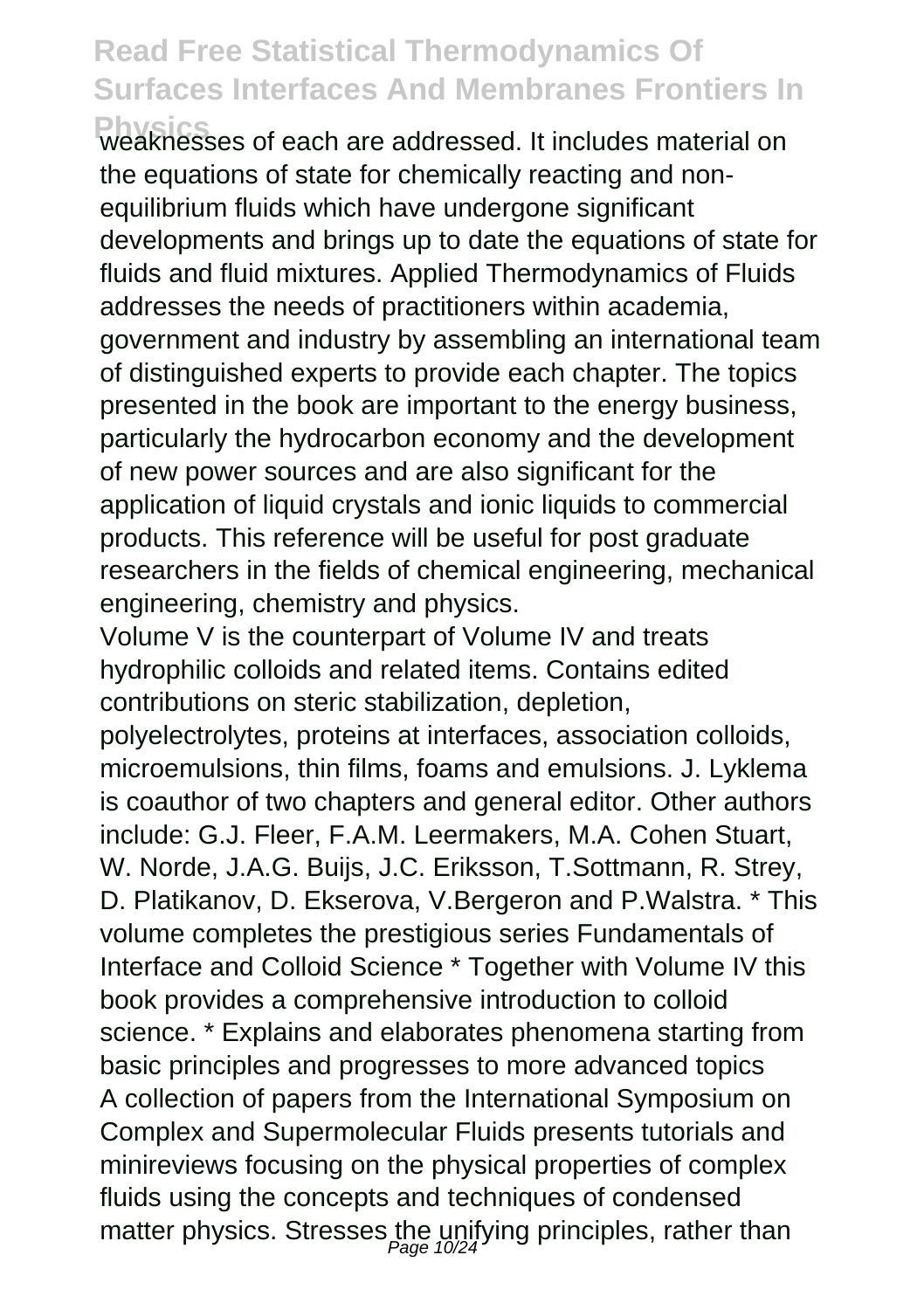**Physics** chemical details, behind the physics of diverse materials. Principal topics include colloids, microemulsions, ferrofluids, and micellar systems. Characterizes supermolecular and complex fluids by exploiting their analogies to atomic systems. Papers organized by physical phenomena and not by material.

This textbook concentrates on modern topics in statistical physics with an emphasis on strongly interacting condensed matter systems. The book is self-contained and is suitable for beginning graduate students in physics and materials science or undergraduates who have taken an introductory course in statistical mechanics. Phase transitions and critical phenomena are discussed in detail including mean field and Landau theories and the renormalization group approach. The theories are applied to a number of interesting systems such as magnets, liquid crystals, polymers, membranes, interacting Bose and Fermi fluids; disordered systems, percolation and spin of equilibrium concepts are also discussed. Computer simulations of condensed matter systems by Monte Carlo-based and molecular dynamics methods are treated.

Understanding the structural and thermodynamic properties of surfaces, interfaces, and membranes is important for both fundamental and practical reasons. Important applications include coatings, dispersants, encapsulating agents, and biological materials. Soft materials, important in the development of new materials and the basis of many biological systems, cannot be designed using trial and error methods due to the multiplicity of components and parameters. While these systems can sometimes be analyzed in terms of microscopic mixtures, it is often conceptually simpler to regard them as dispersions and to focus on the properties of the internal interfaces found in these systems. The basic physics centers on the properties of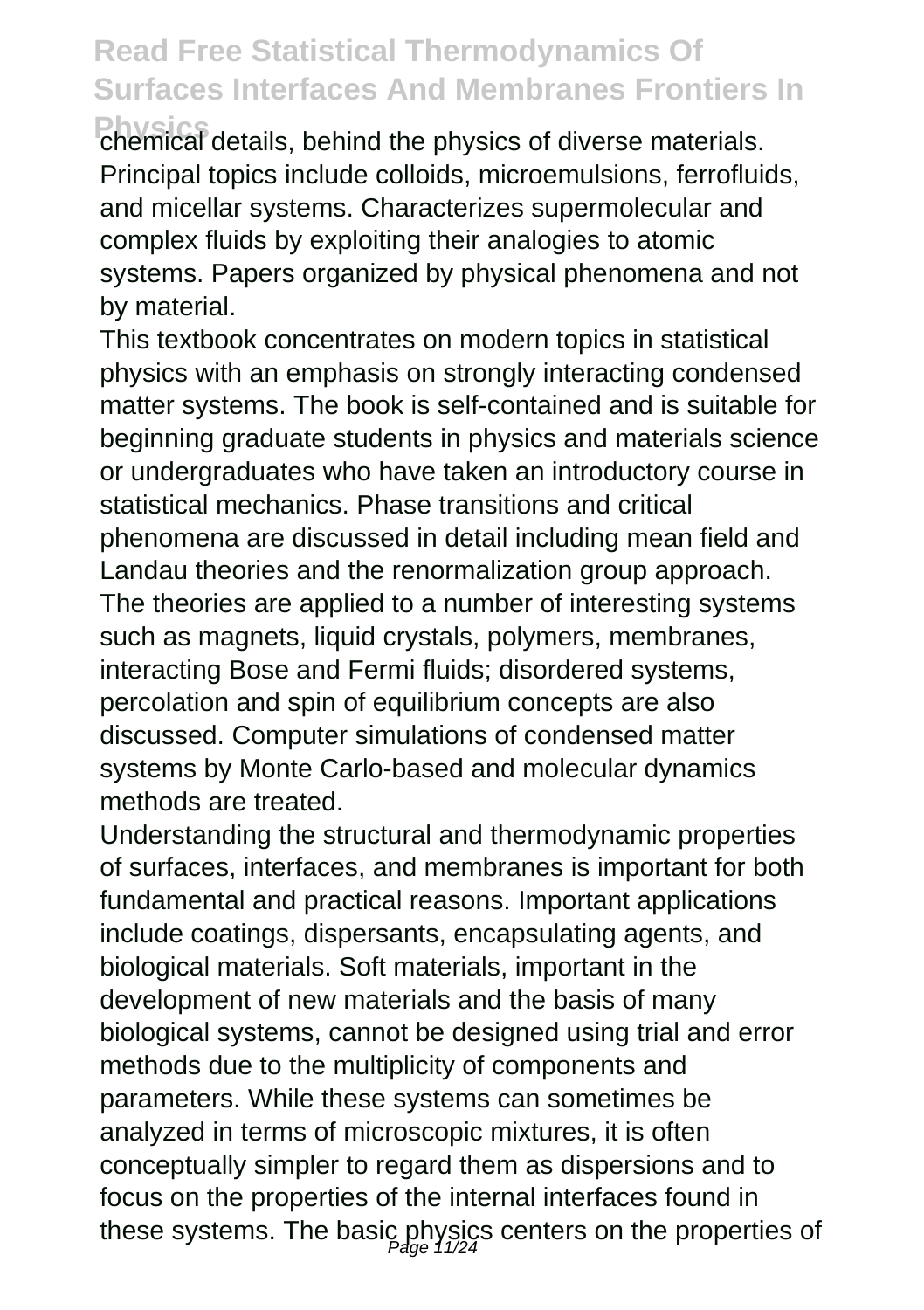**Physics** quasi-two-dimensional systems embedded in the threedimensional world, thus exhibiting phenomena that do not exist in bulk materials. This approach is the basis behind the theoretical presentation of Statistical Thermodynamics of Surfaces, Interfaces, and Membranes. The approach adapted allows one to treat the rich diversity of phenomena investigated in the field of soft matter physics (including both colloid/interface science as well as the materials and macromolecular aspects of biological physics) such as interfacial tension, the roughening transition, wetting, interactions between surfaces, membrane elasticity, and selfassembly. Presented as a set of lecture notes, this book is aimed at physicists, physical chemists, biological physicists, chemical engineers, and materials scientists who are interested in the statistical mechanics that underlie the macroscopic, thermodynamic properties of surfaces, interfaces, and membranes. This paperback edition contains all the material published in the original hard-cover edition as well as additional clarifications and explanations.

Statistical Thermodynamics Of Surfaces, Interfaces, And MembranesCRC Press

Part of the IUPAC Series on Analytical and Physical Chemistry of Environmental Systems, this book collects and integrates current knowledge of the chemical mechanisms, kinetics, transport and interactions involved in processes at biological interfaces in environmental systems. Provides important, current knowledge for environmental scientists and related fields Highlights key directions for future research Follows on from a previous title in the series, Metal Speciation and Bioavailability in Aquatic Systems Written by internationally renowned editors and authors Kinetics and Transport at Biointerfaces will be a valuable resource for researchers and students interested in understanding the fundamentals of chemical kinetics and transport processes in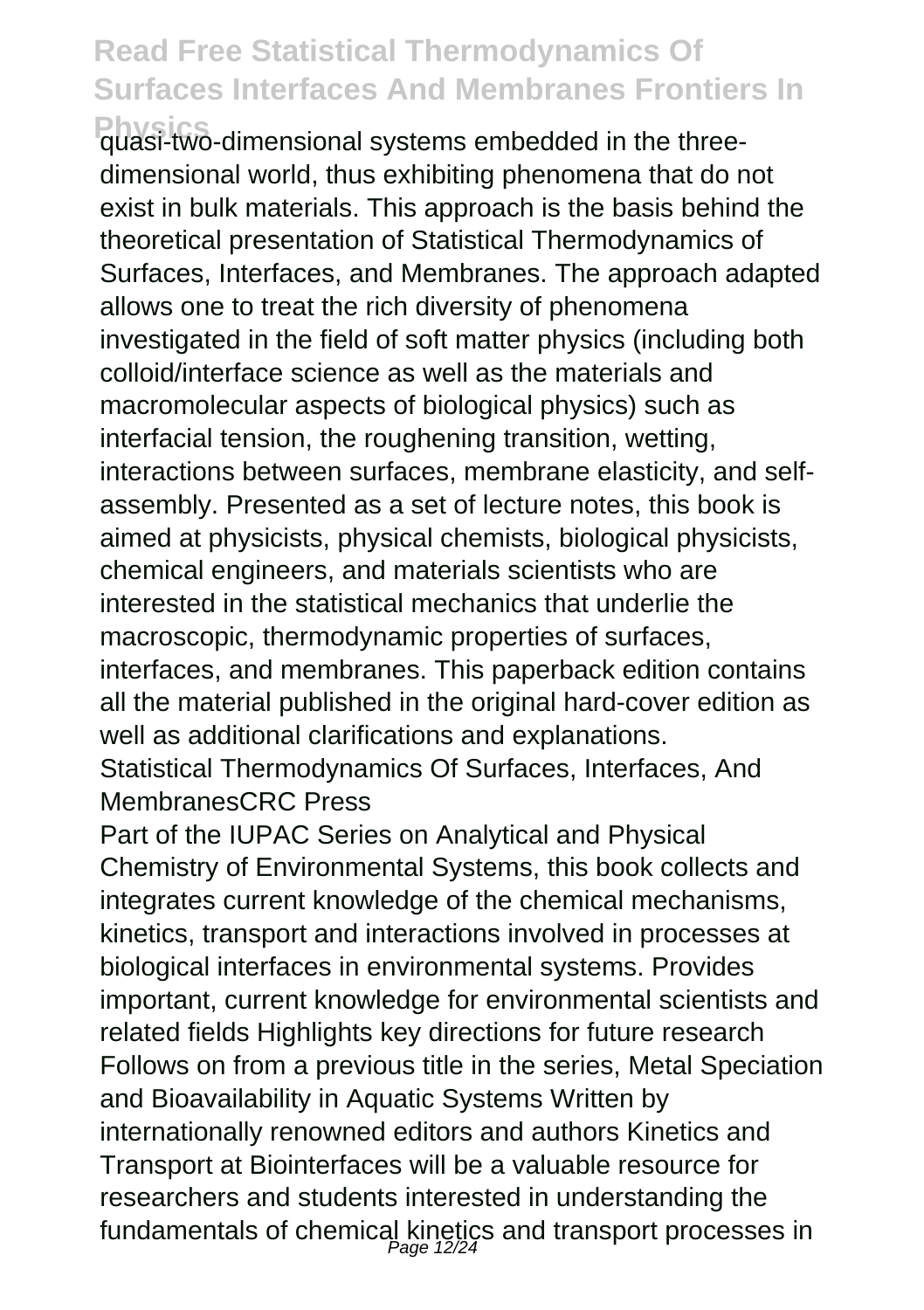**Phiston**ironmental systems. The content is required reading for chemists, physicists and biologists in environmentally oriented disciplines.

A comprehensive account of the phenomena that occur when simple gases interact with surfaces, this text takes a fundamental perspective. Physical adsorption involves atomic or molecular films bound to surfaces by less than 0.5 eV per particle. Physically absorbed thin films exhibit remarkably diverse properties and behave in a manner characteristic of two-dimensional matter. This exploration focuses on monolayer physics, emphasizing atomic rather than molecular adsorption. The phase diagrams of physically absorbed films are diverse and rich in structure because of the subtle and varied competition between the two interactions: the mutual interaction between adsorbed molecules, and the force binding each molecule to the surface. The authors explain the microscopic origin of these forces in terms of constituent electrons and nuclei. They then examine the structural and dynamical properties of these films in the context of atomic and solid-state physics, statistical mechanics, and computer simulations. This text will be of interest to research chemists, physicists, and engineers alike, as well as students in these fields. Key literature citations allow readers to trace important developments, and thought-provoking problems are addressed in detail. This book provides a comprehensive exposition of the theory of equilibrium thermodynamics and statistical mechanics at a level suitable for well-prepared undergraduate students. The fundamental message of the book is that all results in equilibrium thermodynamics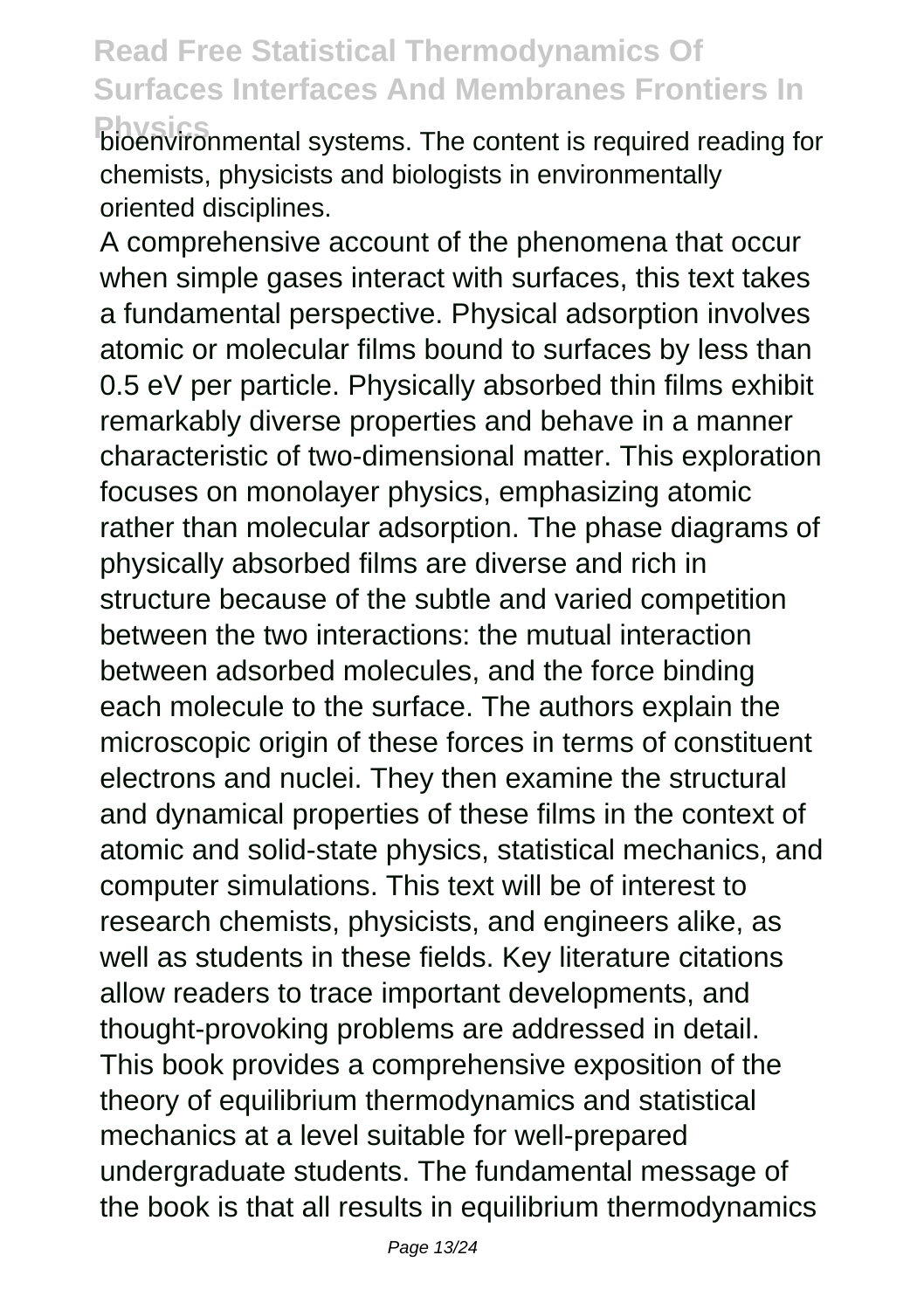**Physics**<br>and statistical mechanics follow from a single unprovable axiom — namely, the principle of equal a priori probabilities — combined with elementary probability theory, elementary classical mechanics, and elementary quantum mechanics.

Physics of Polymer Surfaces and Interfaces emphasizes current theoretical ideas and modern experimental tools for characterizing the physical properties of polymer surfaces and interfaces. Foremost are their important roles in polymer technology throughthe processes of wetting, adhesion, adsorption, and through their effect on the kinetics of phase separation and mechanical mixing of molten polymers. Each of the 14 chapters in this book stands as a 'mini-review' of a specific subject. This up-todate compendium of the most significant theoretical and experimental works provides a scientific understanding of the physics of polymer interfaces and surfaces and will aid scientists in planning and interpreting new results. This invaluable book explores the delicate interplay between geometry and statistical mechanics in materials such as microemulsions, wetting and growth interfaces, bulk lyotropic liquid crystals, chalcogenide glasses and sheet polymers, using tools from the fields of polymer physics, differential geometry, field theory and critical phenomena. Several chapters have been updated relative to the classic 1989 edition. Moreover, there are now three entirely new chapters on effects of anisotropy and heterogeneity, on fixed connectivity membranes and on triangulated surface models of fluctuating me. Advances in Planar Lipid Bilayers and Liposomes, Volume 11, includes invited chapters on a broad range of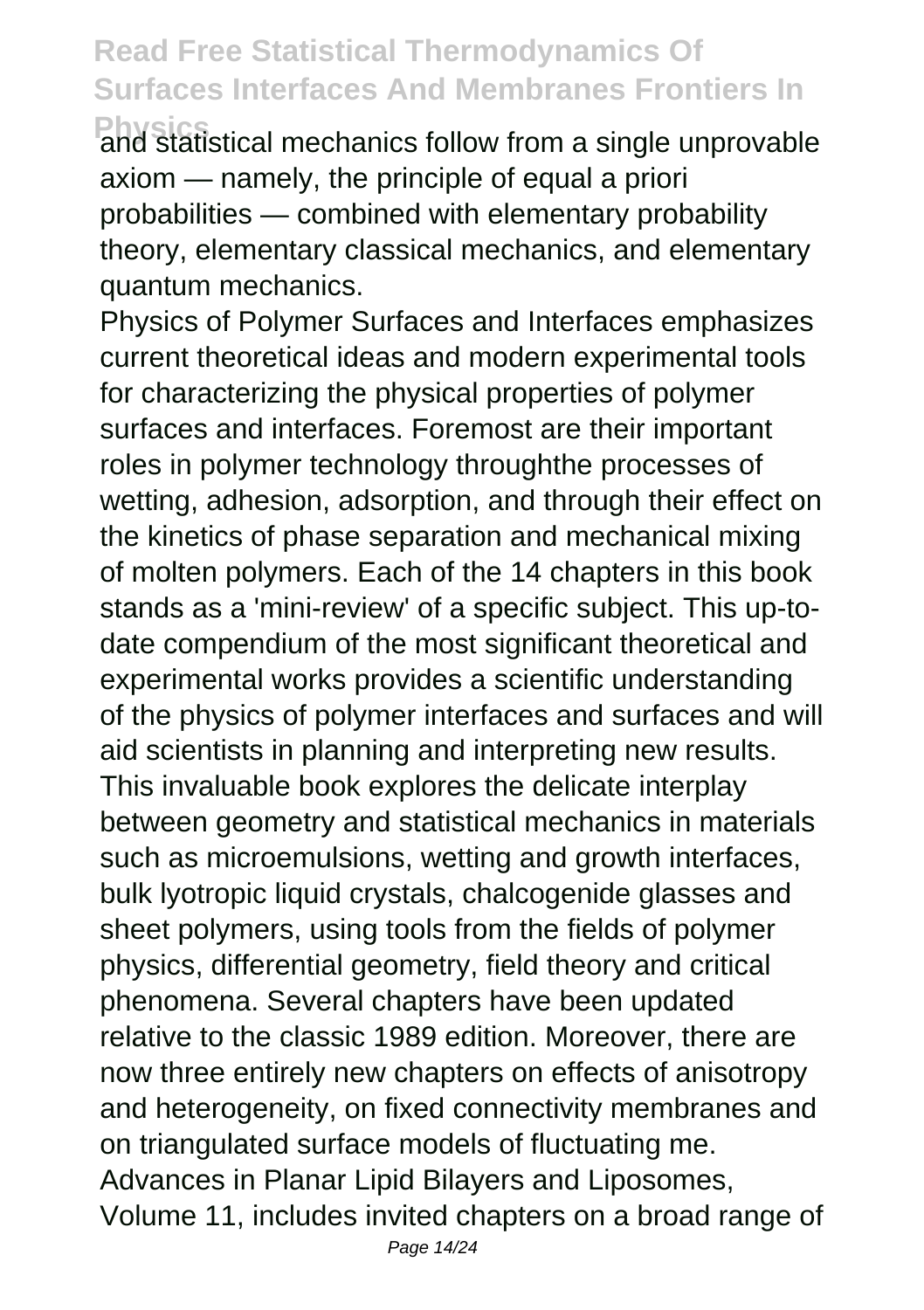**Physics** covering both of the main arrangements of the reconstituted system, namely planar lipid bilayers and spherical liposomes. The invited authors present the latest results of their own research groups in this exciting multidisciplinary field. This volume addresses the broader goal with both systems, planar lipid bilayers and spherical liposomes, which is the further development of this interdisciplinary field worldwide. Incorporates contributions from newcomers and established and experienced researchers Explores the planar lipid bilayer systems and spherical liposomes from both theoretical and experimental perspectives Serves as an indispensable source of information for new scientists This edited volume offers complete coverage of the latest theoretical, experimental, and computer-based data as summarized by leading international researchers. It promotes full understanding of the physical phenomena and mechanisms at work in surface and interfacial tensions and gradients, their direct impact on interface shape and movement, and t As a result of their unique physical properties, biological membrane mimetics, such as liposomes, are used in a broad range of scientific and technological applications. Liposomes, Lipid Bilayers and Model Membranes: From Basic Research to Application describes state-of-the-art research and future directions in the field of membranes, which has evolved from basic studies of the physicochemical properties of amphiphiles to their application in industry and medicine. Written by leading researchers in their fields, this book describes basic and applied research, and serves as a useful reference for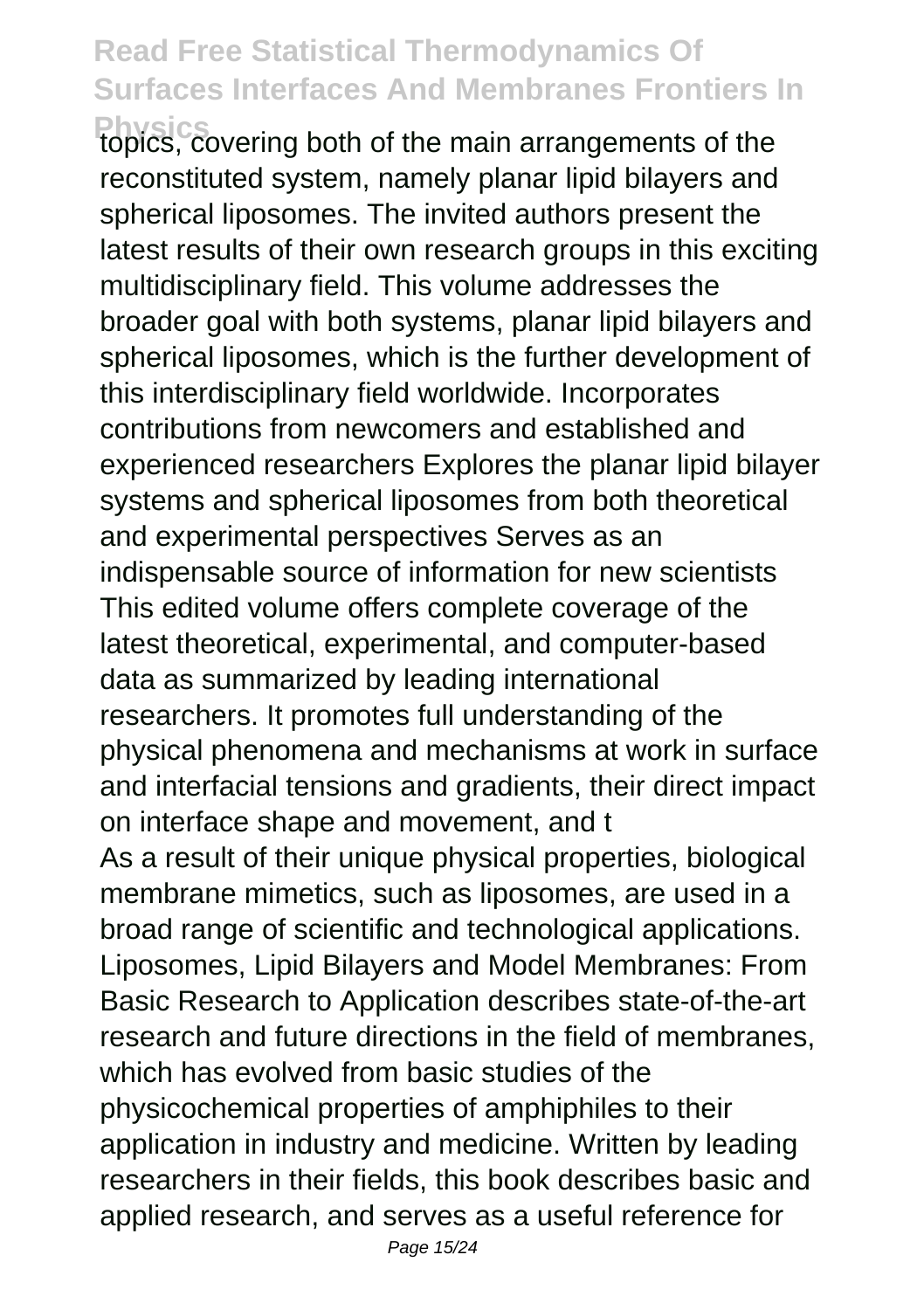**Physics** both the novice and the expert. Part one covers a range of basic research topics, from theory and computational simulations to some of the most up-to-date experimental research. Topics discussed include soft matter physics of membranes, nonlamellar phases, extraction of molecules by amphiphiles, lipid models for membrane rafts, membrane dynamics, nanodiscs, microemulsions, active membranes, as well as interactions of bilayers with drugs or DNA to treat disease or for gene transfer, respectively. Part two of the book focuses on technological applications of amphiphiles, such as liposome-based nanoparticles for drug delivery, formulation of liposomes for prolonged in vivo circulation and functionalization for medical purposes, novel drug delivery systems for increased drug loading, and the use of tethered membranes for bio-sensing applications. Chapters also describe the use of liposomes in textile dyeing and how lipidic nanoparticles are used by the food industry. Surface Physics of Materials presents accounts of the physical properties of solid surfaces. The book contains selected articles that deal with research emphasizing surface properties rather than experimental techniques in the field of surface physics. Topics discussed include transport of matter at surfaces; interaction of atoms and molecules with surfaces; chemical analysis of surfaces; and adhesion and friction. Research workers, teachers and graduate students in surface physics, and materials scientist will find the book highly useful. In Thermal Physics: Thermodynamics and Statistical Mechanics for Scientists and Engineers, the fundamental laws of thermodynamics are stated Page 16/24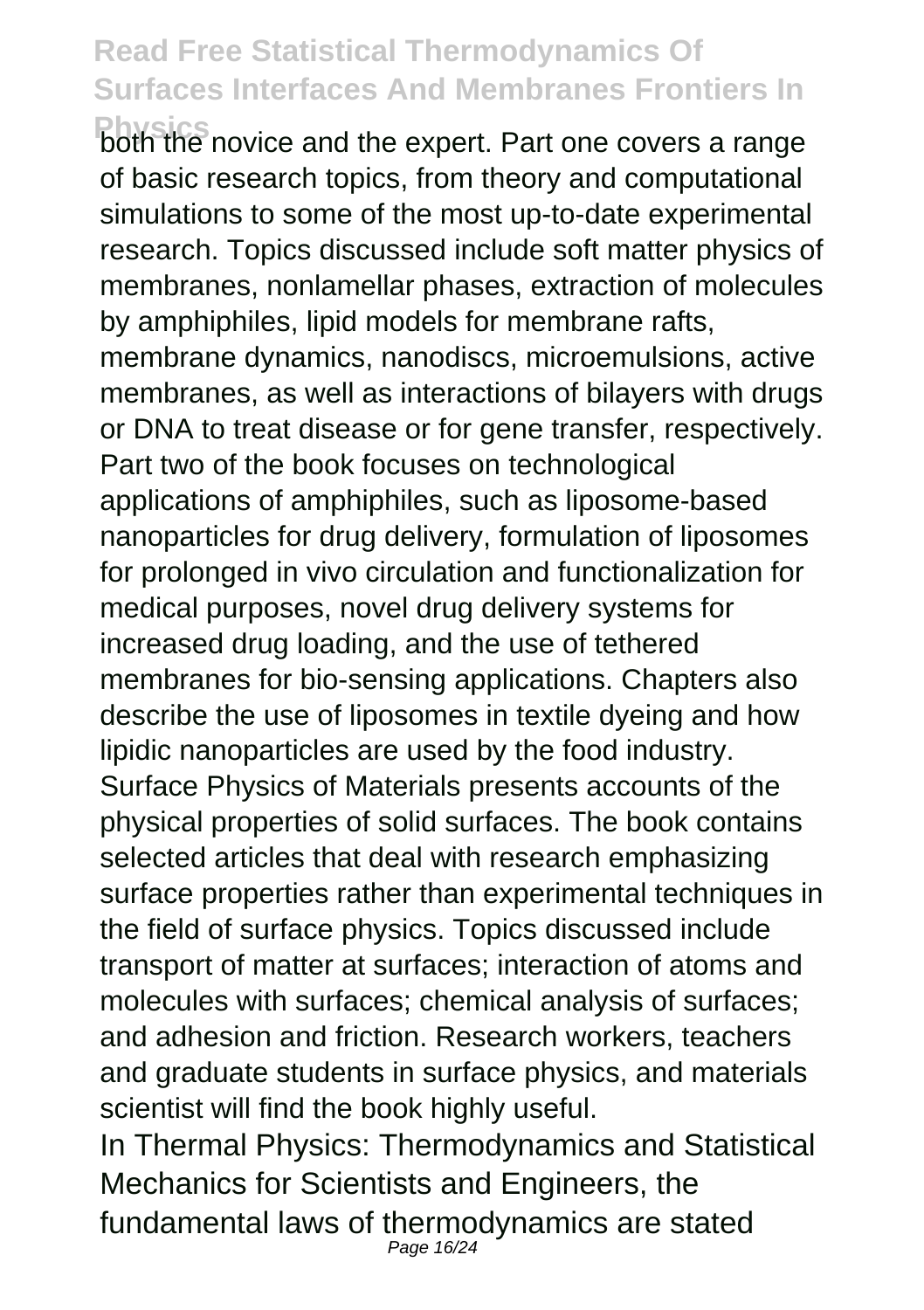**Physics** precisely as postulates and subsequently connected to historical context and developed mathematically. These laws are applied systematically to topics such as phase equilibria, chemical reactions, external forces, fluid-fluid surfaces and interfaces, and anisotropic crystal-fluid interfaces. Statistical mechanics is presented in the context of information theory to quantify entropy, followed by development of the most important ensembles: microcanonical, canonical, and grand canonical. A unified treatment of ideal classical, Fermi, and Bose gases is presented, including Bose condensation, degenerate Fermi gases, and classical gases with internal structure. Additional topics include paramagnetism, adsorption on dilute sites, point defects in crystals, thermal aspects of intrinsic and extrinsic semiconductors, density matrix formalism, the Ising model, and an introduction to Monte Carlo simulation. Throughout the book, problems are posed and solved to illustrate specific results and problem-solving techniques. Includes applications of interest to physicists, physical chemists, and materials scientists, as well as materials, chemical, and mechanical engineers Suitable as a textbook for advanced undergraduates, graduate students, and practicing researchers Develops content systematically with increasing order of complexity Self-contained, including nine appendices to handle necessary background and technical details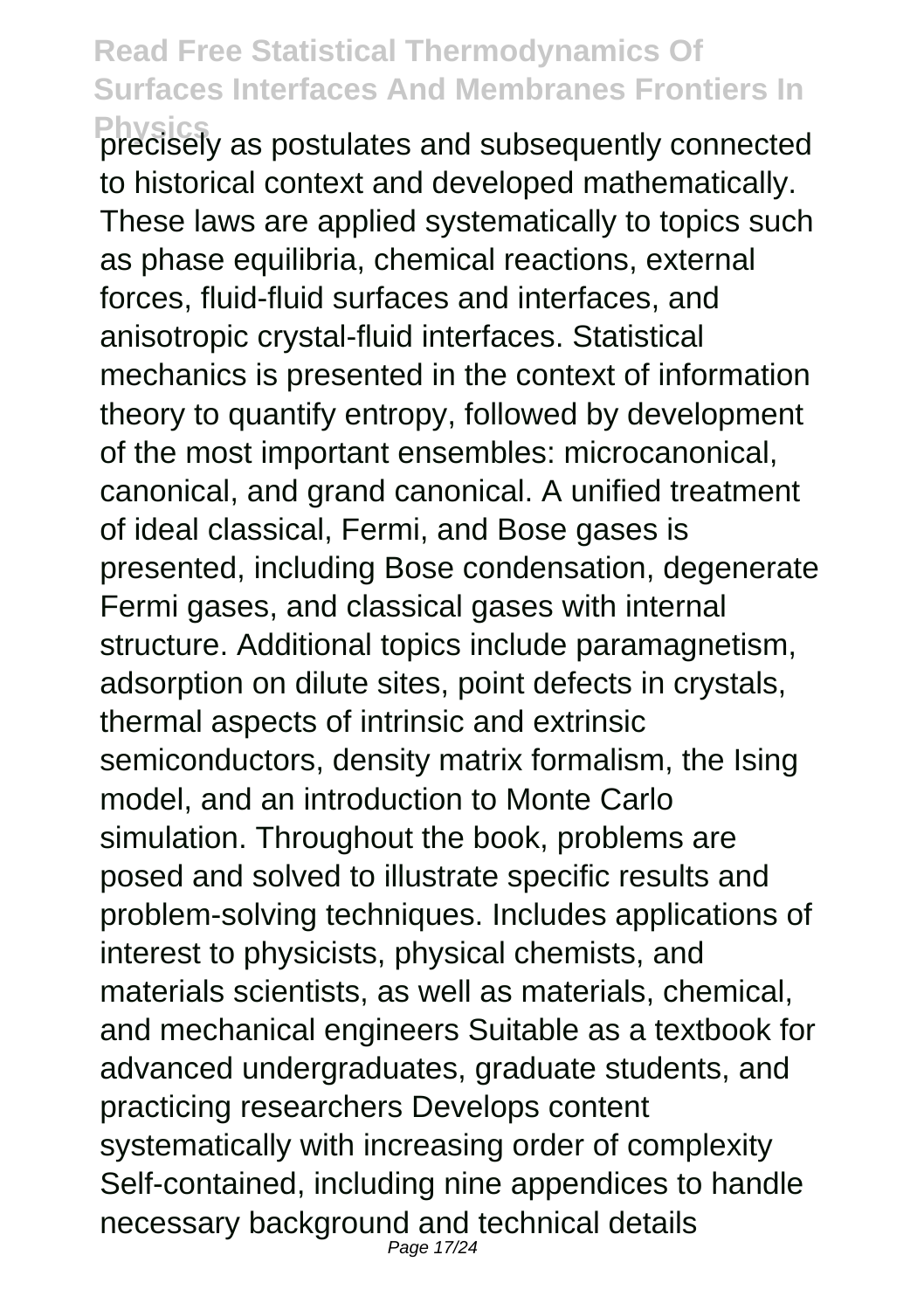**Physics** In eight volumes, Surface and Interface Science covers all fundamental aspects and offers a comprehensive overview of this research area for scientists working in the field, as well as an introduction for newcomers. Volume 5: Solid-Gas Interfaces I Topics covered: Basics of Adsorption and Desorption Surface Microcalorimetry Adsorption of Rare Gases Adsorption of Alkali and Other Electro-Positive Metals Halogen adsorption on metals Adsorption of Hydrogen Adsorption of Water Adsorption of (Small) Molecules on Metal Surfaces Surface Science Approach to Catalysis Adsorption, Bonding and Reactivity of Unsaturated and Multifunctional Molecules Volume 6: Solid-Gas Interfaces II Topics covered: Adsorption of Large Organic Molecules Chirality of Adsorbates Adsorption on Semiconductor Surfaces Adsorption on Oxide Surfaces Oscillatory Surface Reactions Statistical Surface Thermodynamics Theory of the Dynamics at Surfaces Atomic and Molecular Manipulation

Computational Statistical Mechanics describes the use of fast computers to simulate the equilibrium and nonequilibrium properties of gases, liquids, and solids at, and away from equilibrium. The underlying theory is developed from basic principles and illustrated by applying it to the simplest possible examples. Thermodynamics, based on the ideal gas thermometer, is related to Gibb's statistical Page 18/24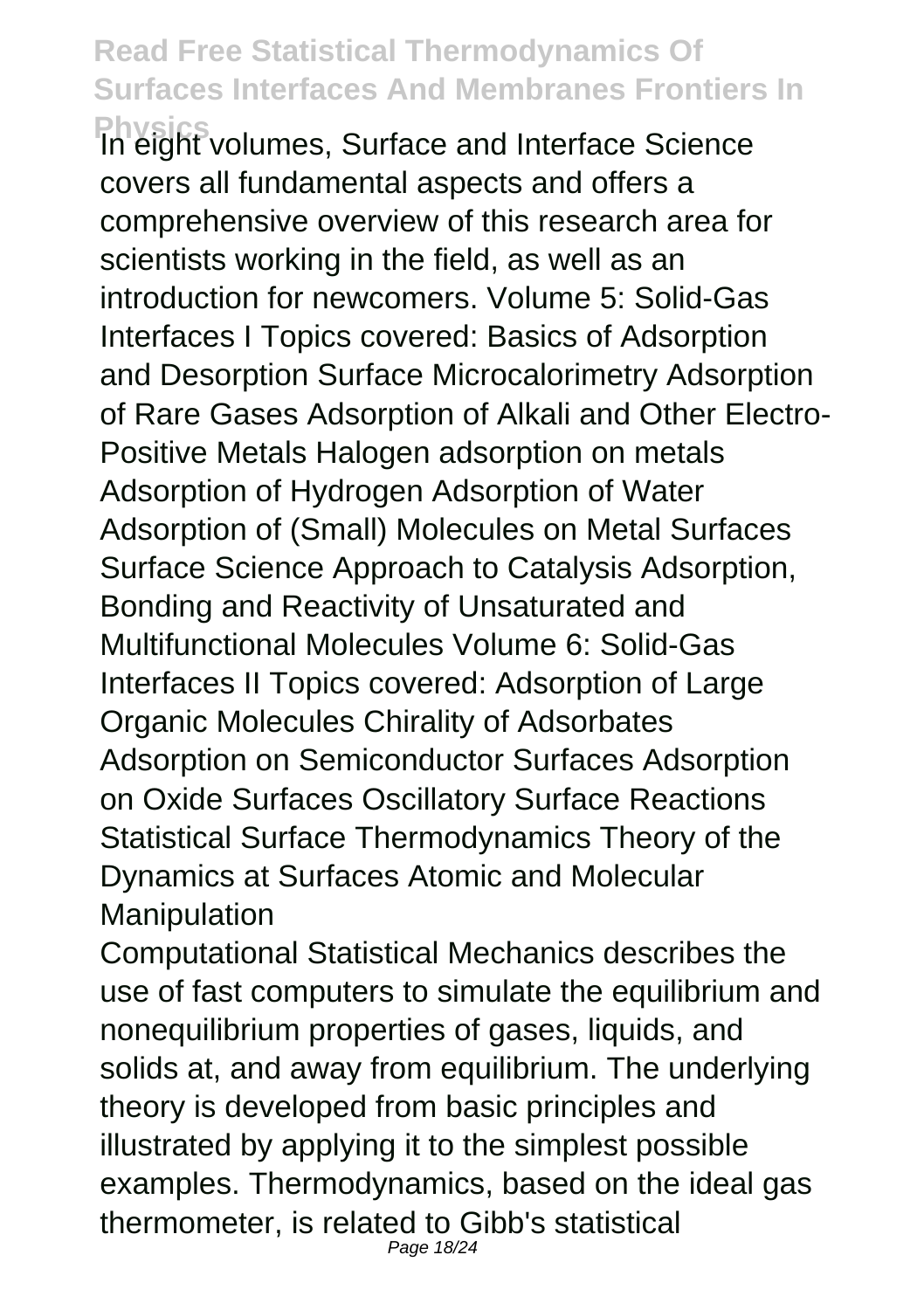**Physics** mechanics through the use of Nosé-Hoover heat reservoirs. These reservoirs use integral feedback to control temperature. The same approach is carried through to the simulation and analysis of nonequilibrium mass, momentum, and energy flows. Such a unified approach makes possible consistent mechanical definitions of temperature, stress, and heat flux which lead to a microscopic demonstration of the Second Law of Thermodynamics directly from mechanics. The intimate connection linking Lyapunov-unstable microscopic motions to macroscopic dissipative flows through multifractal phase-space structures is illustrated with many examples from the recent literature. The book is wellsuited for undergraduate courses in advanced thermodynamics, statistical mechanic and transport theory, and graduate courses in physics and chemistry.

For many processes and applications in science and technology a basic knowledge of liquids and solutions is a must. Gaining a better understanding of the behavior and properties of pure liquids and solutions will help to improve many processes and to advance research in many different areas. This book provides a comprehensive, self-contained and integrated survey of this topic and is a must-have for many chemists, chemical engineers and material scientists, ranging from newcomers in the field to more experienced researchers. The author offers a Page 19/24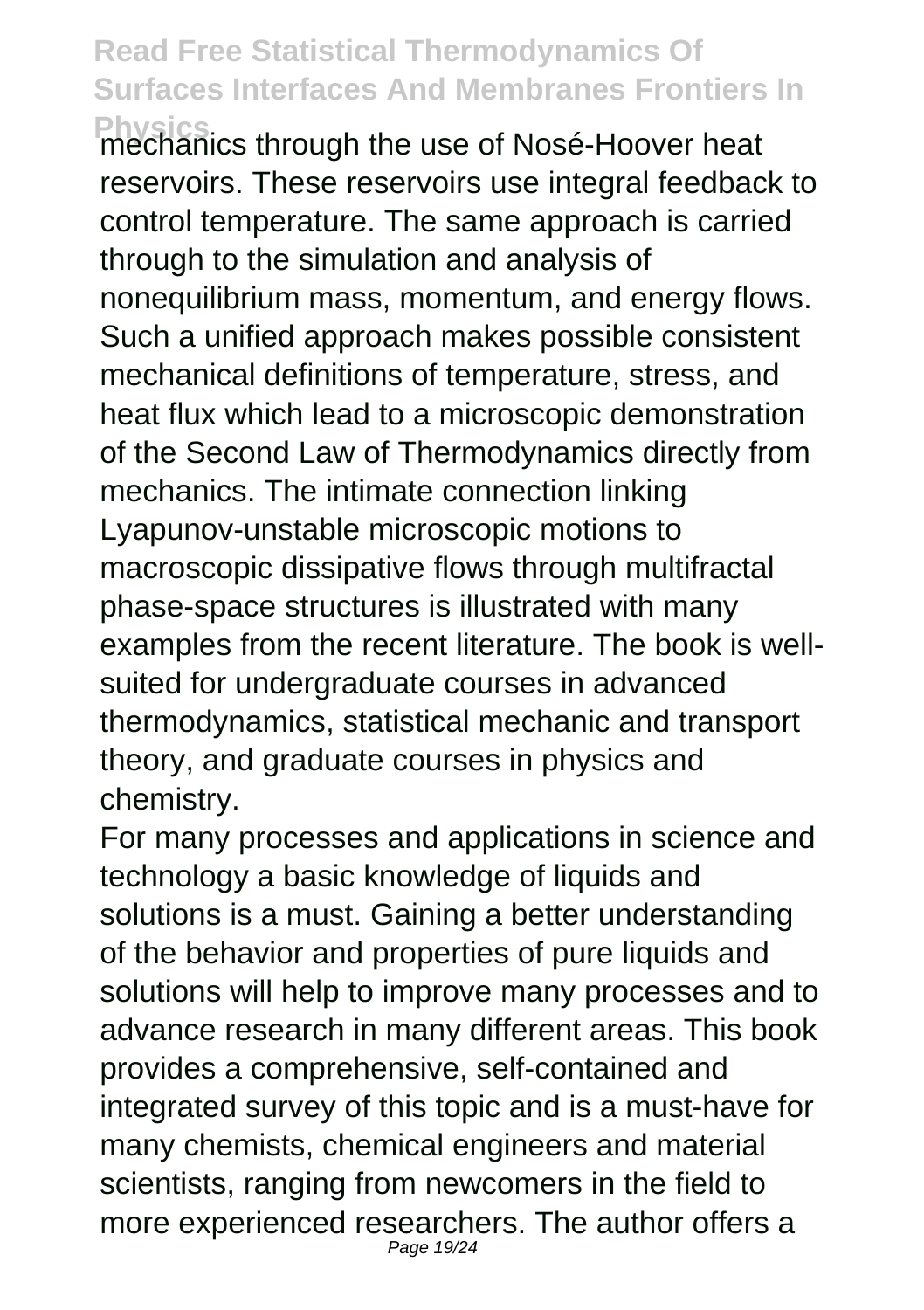**Physics**<br>clear, well-structured didactic approach and provides an overview of the most important types of liquids and solutions. Special topics include chemical reactions, surfaces and phase transitions. Suitable both for introductory as well as intermediate level as more advanced parts are clearly marked. Includes also problems and solutions.

Many of the distinctive and useful phenomena of soft matter come from its interaction with interfaces Examples are the peeling of a strip of adhesive tape, the coating of a surface, the curling of a fiber via capillary forces, or the collapse of a porous sponge. These interfacial phenomena are distinct from the intrinsic behavior of a soft material like a gel or a microemulsion. Yet many forms of interfacial phenomena can be understood via common principles valid for many forms of soft matter. Our goal in organizing this school was to give students a grasp of these common principles and their many ramifications and possibilities. The Les Houches Summer School comprised over fifty 90-minute lectures over four weeks. Four four-lecture courses by Howard Stone, Michael Cates, David Nelson and L. Mahadevan served as an anchor for the program. A number of shorter courses and seminars rounded out the school. This volume collects the lecture notes of the school.

A self-contained, mathematical introduction to the driving ideas in equilibrium statistical mechanics, Page 20/24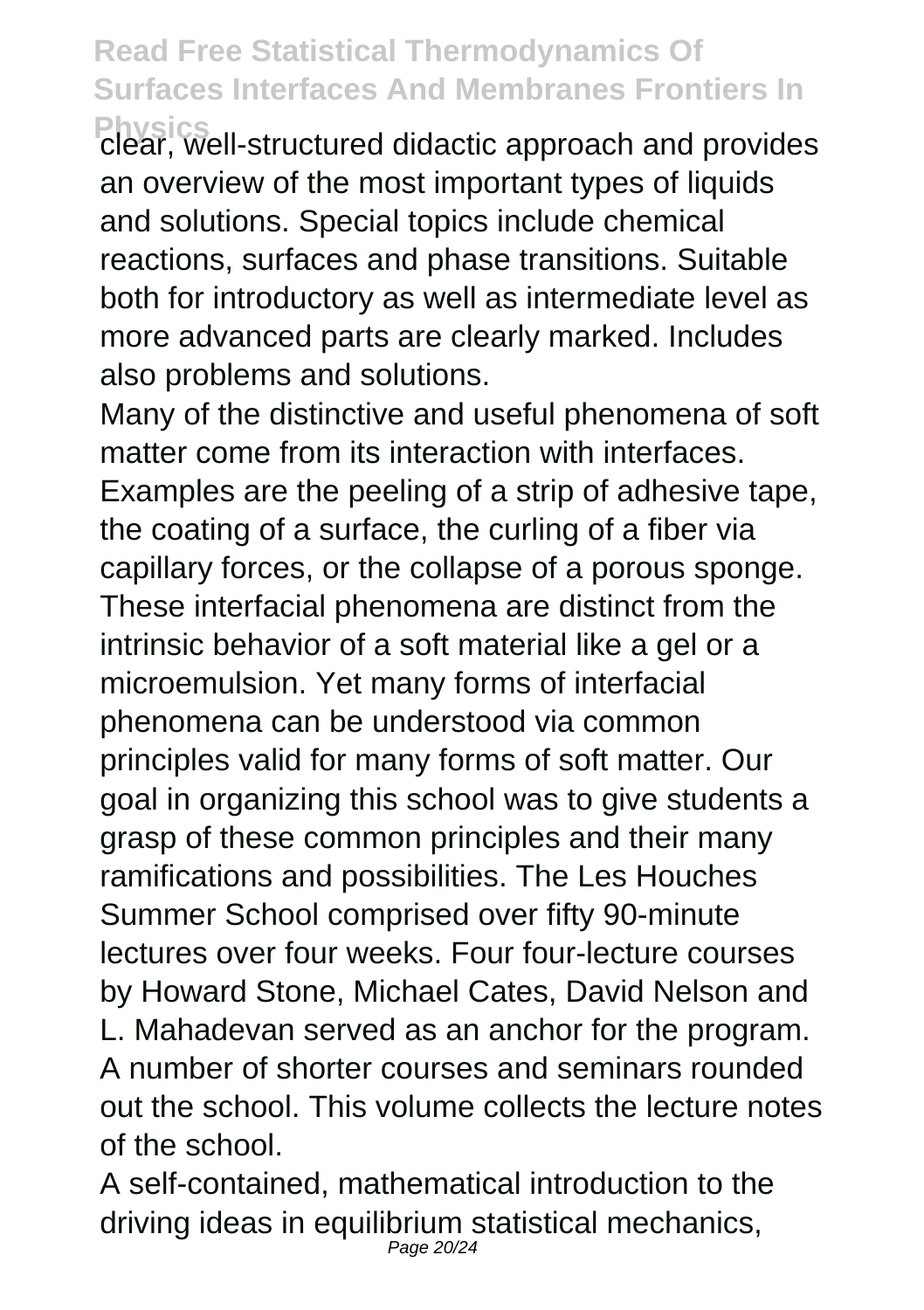**Physics** studying important models in detail. Any notion that surface science is all about semiconductors and coatings is laid to rest by this encyclopedic publication: Bioengineered interfaces in medicine, interstellar dust, DNA computation, conducting polymers, the surfaces of atomic nuclei all are brought up to date. Frontiers in Surface and Interface Science - a milestone publication deserving a wide readership. It combines a sweeping expert survey of research today with an educated look into the future. It is a future that embraces surface phenomena on scales from the subatomic to the galactic, as well as traditional topics like semiconductor design, catalysis, and surface processing, modeling and characterization. And, great efforts have been made to express sophisticated ideas in an attractive and accessible way. Nanotechnology, surfaces for DNA computation, polymer-based electronics, soft surfaces, interstellar surface chemistry - all feature in this comprehensive collection.

Presents a multi-disciplinary perspective on the physics of life and the particular role played by lipids and the lipid-bilayer component of cell membranes. Emphasizes the physical properties of lipid membranes seen as soft and molecularly structured interfaces. By combining and synthesizing insights obtained from a variety of recent studies, an attempt is made to clarify what membrane structure is and Page 21/24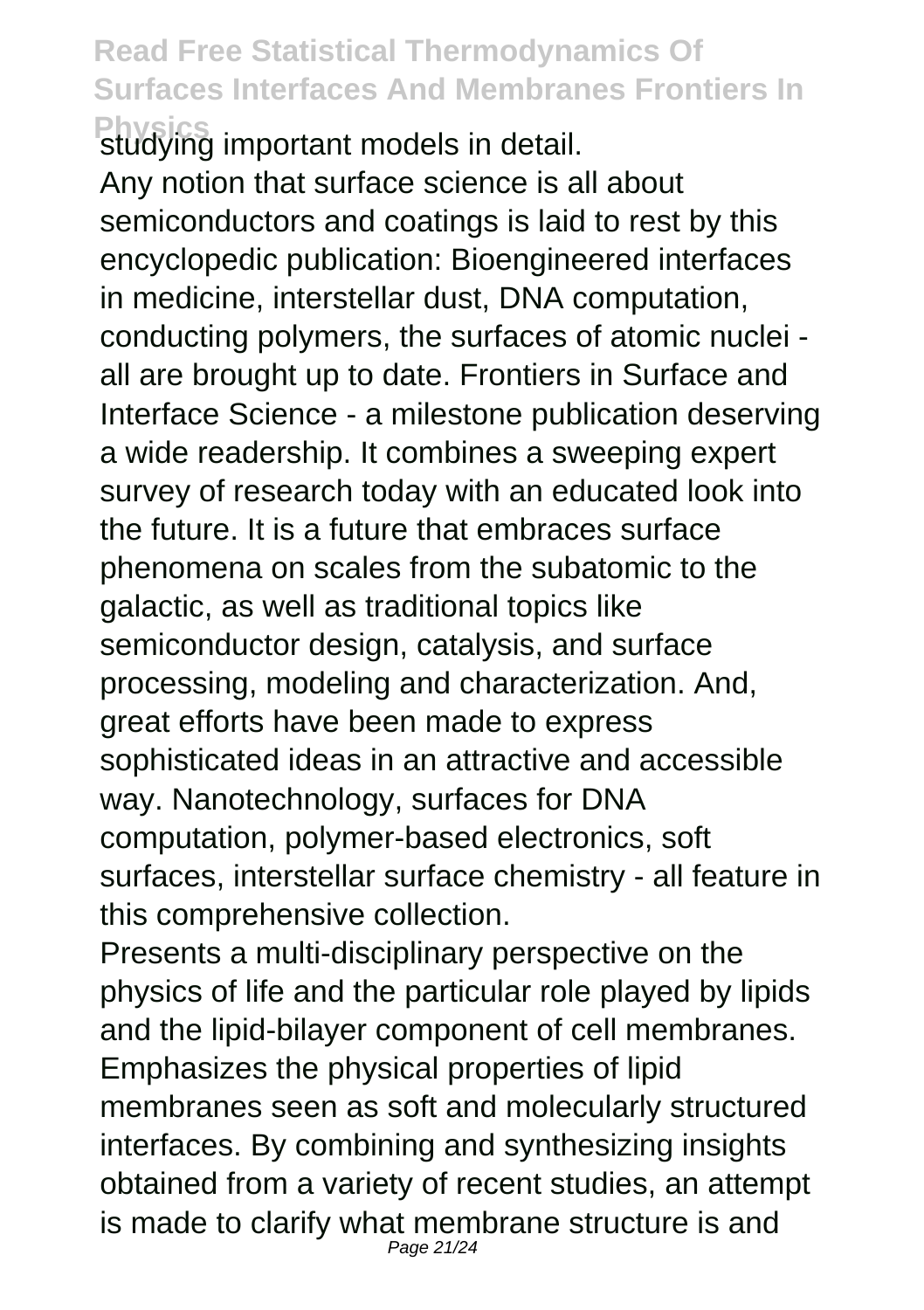**Physics** how it can be quantitatively described. Shows how biological function mediated by membranes is controlled by lipid membrane structure and organization on length scales ranging from the size of the individual molecule, across molecular assemblies of proteins and lipid domains in the range of nanometers, to the size of whole cells. Applications of lipids in nano-technology and biomedicine are also described.

Computational Materials Science provides the theoretical basis necessary for understanding atomic surface phenomena and processes of phase transitions, especially crystallization, is given. The most important information concerning computer simulation by different methods and simulation techniques for modeling of physical systems is also presented. A number of results are discussed regarding modern studies of surface processes during crystallization. There is sufficiently full information on experiments, theory, and simulations concerning the surface roughening transition, kinetic roughening, nucleation kinetics, stability of crystal shapes, thin film formation, imperfect structure of small crystals, size dependent growth velocity, distribution coefficient at growth from alloy melts, superstructure ordering in the intermetallic compound. Computational experiments described in the last chapter allow visualization of the course of many processes and better understanding of many key problems in Materials Science. There is a set of practical steps concerning computational procedures presented. Open access to executable files in the book make it possible for everyone to understand better phenomena and processes described in the book. Valuable reference book, but also helpful as a supplement to courses Computer programs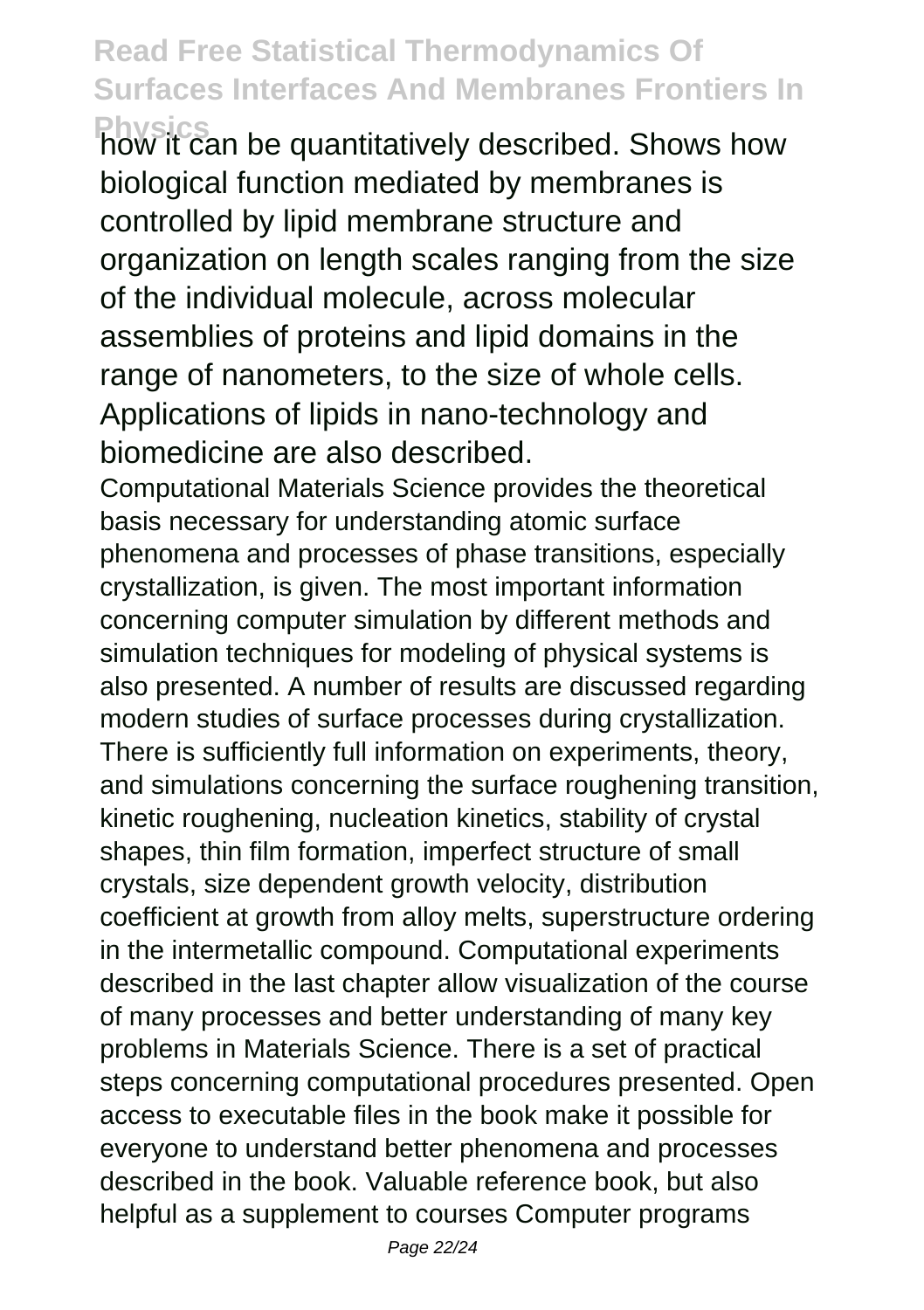**Physics** available to supplement examples Presents several new methods of computational materials science and clearly summarizes previous methods and results

The Surface Wettability Effect on Phase Change collects high level contributions from internationally recognised scientists in the field. It thoroughly explores surface wettability, with topics spanning from the physics of phase change, physics of nucleation, mesoscale modeling, analysis of phenomena such drop evaporation, boiling, local heat flux at triple line, Leidenfrost, dropwise condensation, heat transfer enhancement, freezing, icing. All the topics are treated by discussing experimental results, mathematical modeling and numerical simulations. In particular, the numerical methods look at direct numerical simulations in the framework of VOF simulations, phase-field simulations and molecular dynamics. An introduction to equilibrium and non-equilibrium thermodynamics of phase change, wetting phenomena, liquid interfaces, numerical simulation of wetting phenomena and phase change is offered for readers who are less familiar in the field. This book will be of interest to researchers, academics, engineers, and postgraduate students working in the area of thermofluids, thermal management, and surface technology.

Ion Correlations at Electrified Soft Matter Interfaces presents an investigation that combines experiments, theory, and computer simulations to demonstrate that the interdependency between ion correlations and other ion interactions in solution can explain the distribution of ions near an electrified liquid/liquid interface. The properties of this interface are exploited to vary the coupling strength of ion-ion correlations from weak to strong while monitoring their influence on ion distributions at the nanometer scale with Xray reflectivity and on the macroscopic scale with interfacial tension measurements. This thesis demonstrates that a